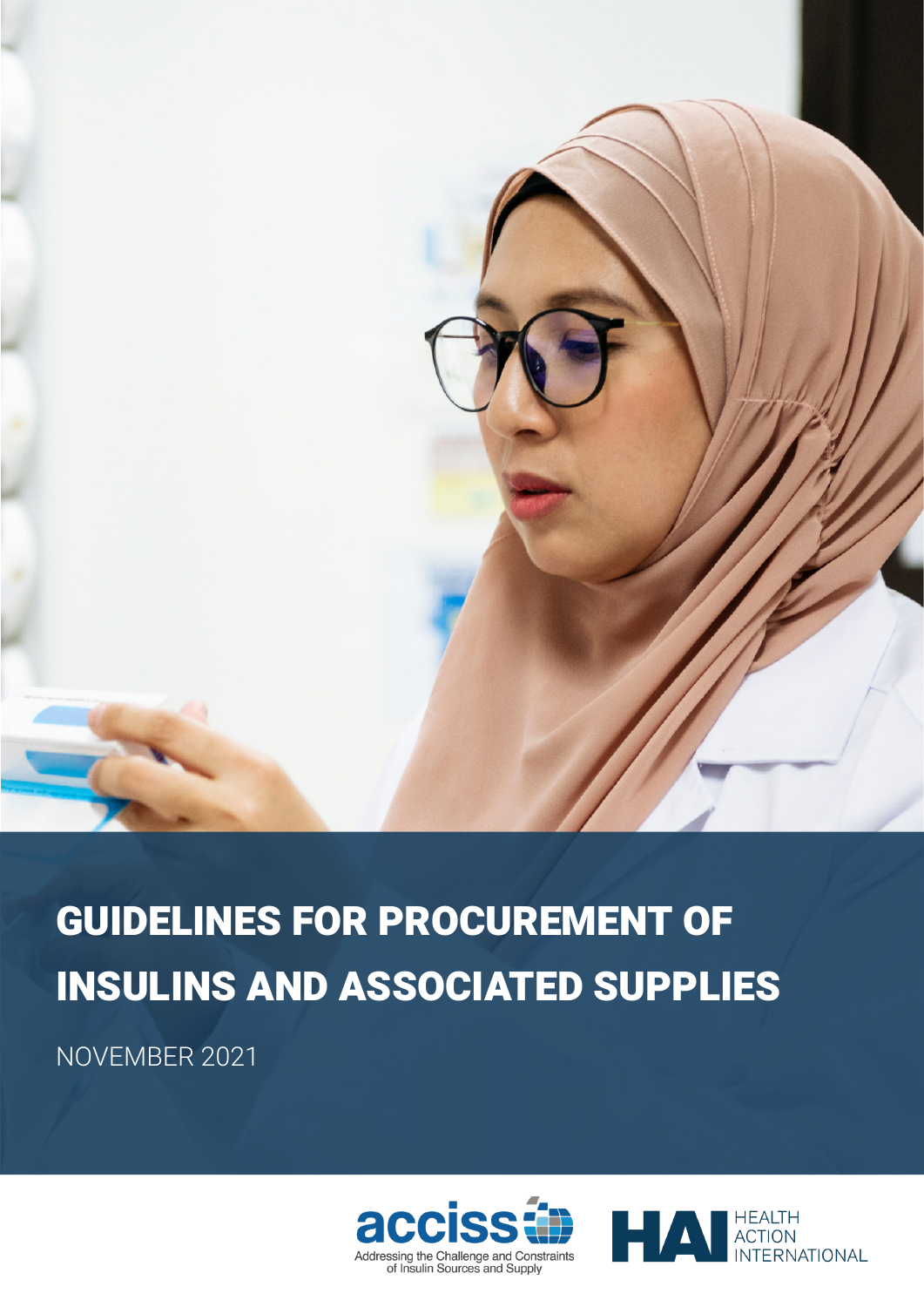# **ACCISS Guidelines for Procurement of Insulins and Associated Supplies**

Developed by Cecile Macé and Christophe Perrin

November 2021

**Disclaimer:** The ACCISS Study is supported by The Leona M. and Harry B. Helmsley Charitable Trust. The analysis included in this report is that of the authors alone and does not necessarily reflect the views of the Helmsley Charitable Trust. All references and conclusions are intended for educational and informative purposes and do not constitute an endorsement or recommendation from the Helmsley Charitable Trust.

െ ⊚ ⊚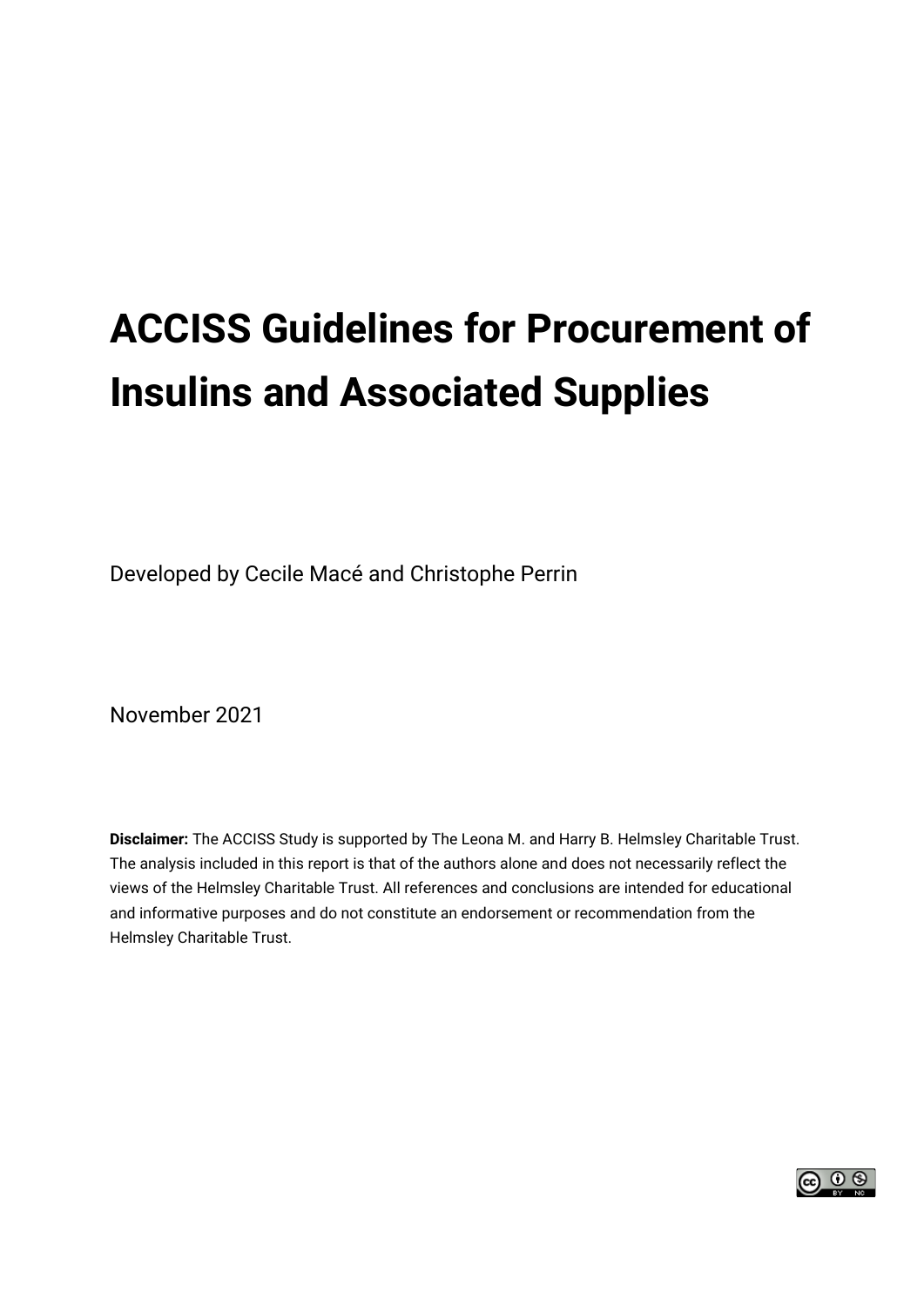## **Table of Contents**

| <b>ACRONYMS</b>                                                                                             | 3                       |
|-------------------------------------------------------------------------------------------------------------|-------------------------|
| <b>INTRODUCTION</b>                                                                                         | $\overline{\mathbf{4}}$ |
| <b>OBJECTIVE</b>                                                                                            | 5                       |
| PROCUREMENT CYCLE FOR HEALTH PRODUCTS AND RELATED REFERENCE                                                 |                         |
| <b>GUIDELINES</b>                                                                                           | 5                       |
| <b>SELECTION</b>                                                                                            | 7                       |
| <b>QUANTIFICATION</b>                                                                                       | 8                       |
| <b>PROCUREMENT</b>                                                                                          | 9                       |
| <b>National Regulations</b>                                                                                 | 10                      |
| <b>Procurement Strategies</b>                                                                               | 10                      |
| Standard strategies                                                                                         | 10                      |
| Alternative strategies                                                                                      | 11                      |
| <b>Procurement Methods and Contract Awards</b>                                                              | 14                      |
| Restricted tenders among qualified suppliers                                                                | 15                      |
| Request for quotations from a limited number of suppliers (also known as competitive negotiation)           | 16                      |
| Direct procurement through an international procurement agency, such as a UN agency                         | 16                      |
| Direct procurement from pharmaceutical companies with access prices for low- and middle-income<br>countries | 17                      |
| Budget and Availability of Funds at the Right Time in the Procurement Cycle                                 | 17                      |
| Tender/Bidding Documents and Important Elements for Consideration When Doing Procurement                    | 17                      |
| Specifications                                                                                              | 18                      |
| Buying all products as a lot or within a bundle                                                             | 18                      |
| <b>Quality Assurance requirements</b>                                                                       | 19                      |
| IncoTerms                                                                                                   | 20                      |
| Payment terms                                                                                               | 20                      |
| Delivery conditions (split deliveries, specific conditions)                                                 | 20                      |
| <b>DISTRIBUTION AND STORAGE</b>                                                                             | 21                      |
| <b>USE</b>                                                                                                  | 21                      |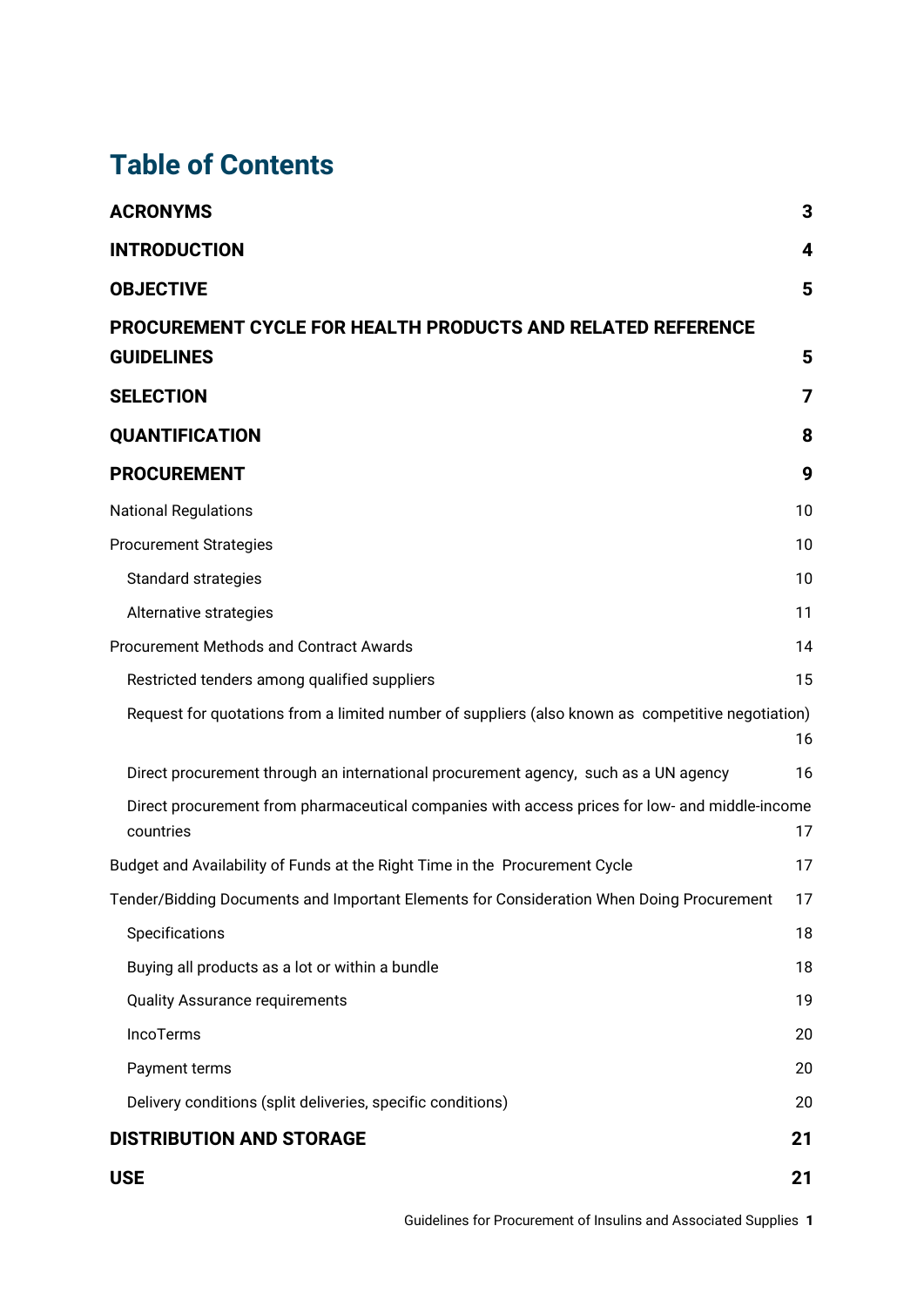| <b>MONITORING AND EVALUATION</b>            | 22 |
|---------------------------------------------|----|
| <b>Procurement Performance</b>              | 22 |
| <b>Quality Issues</b>                       | 22 |
| Price monitoring and transparency on prices | 22 |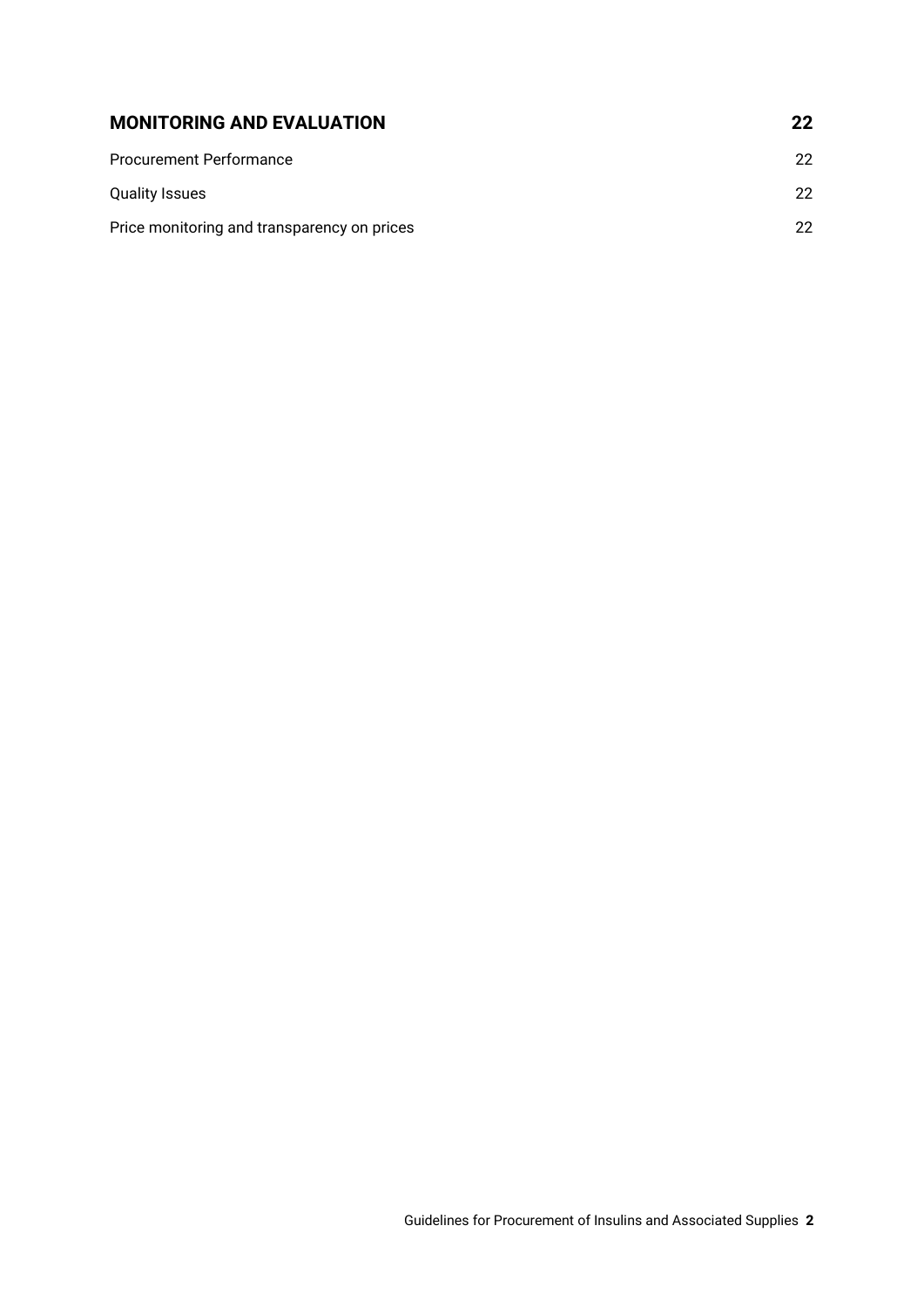## <span id="page-4-0"></span>**ACRONYMS**

| <b>ACAME</b>   | Association des Centrales d'Achats de Médicaments Essentiels           |
|----------------|------------------------------------------------------------------------|
| <b>ACCISS</b>  | Addressing the Challenge and Constraints of Insulin Sources and Supply |
| <b>CIP</b>     | <b>Cost Insurance Paid</b>                                             |
| COVID-19       | Coronavirus                                                            |
| <b>DAP</b>     | <b>Delivered At Place</b>                                              |
| <b>EURO</b>    | <b>WHO Regional Office for Europe</b>                                  |
| <b>GFATM</b>   | The Global Fund to Fight AIDS, Tuberculosis and Malaria                |
| <b>GMP</b>     | <b>Good Manufacturing Practices</b>                                    |
| HAI            | <b>Health Action International</b>                                     |
| HIV/AIDS       | Human immunodeficiency virus infection and acquired immunodeficiency   |
|                | syndrome                                                               |
| <b>HLCM-PN</b> | High-Level Committee on Management Procurement Network                 |
| <b>IDA</b>     | International Dispensary Association - IDA Foundation                  |
| <b>IEHK</b>    | Interagency Emergency Health Kit                                       |
| <b>IMDRF</b>   | International Medical Device Regulators Forum                          |
| <b>IMRES</b>   | <b>International Medical Relief Service</b>                            |
| <b>INN</b>     | <b>International Non-Proprietary Name</b>                              |
| <b>ISPAD</b>   | International Society for Paediatric and Adolescent Diabetes           |
| <b>LMICs</b>   | Low and Middle-Income Countries                                        |
| <b>LMIS</b>    | Logistic Management Information System                                 |
| <b>LTA</b>     | Long Term Agreement                                                    |
| <b>MDS</b>     | <b>Managing Drug Supply</b>                                            |
| <b>MEG</b>     | <b>Medical Expert Group</b>                                            |
| MoH            | Ministry of Health                                                     |
| <b>MSH</b>     | Management Sciences for Health                                         |
| <b>NCD</b>     | Non communicable diseases                                              |
| nEML           | <b>National Essential Medicines List</b>                               |
| <b>OECS</b>    | Organisation of Eastern Caribbean States                               |
| <b>PAHO</b>    | Pan-American Health Organization                                       |
| QA             | <b>Quality Assurance</b>                                               |
| <b>SRA</b>     | <b>Stringent Regulatory Authorities</b>                                |
| <b>UN</b>      | <b>United Nations</b>                                                  |
| <b>UNDP</b>    | United Nations Development Programme                                   |
| <b>UNICEF</b>  | United Nations Children's Fund                                         |
| UNICEF SD      | United Nations Children's Fund Supply Division                         |
| <b>UNOPS</b>   | United Nations Office for Project Services                             |
| <b>WHO</b>     | World Health Organization                                              |
| WHO PQP        | <b>WHO Prequalification Programme</b>                                  |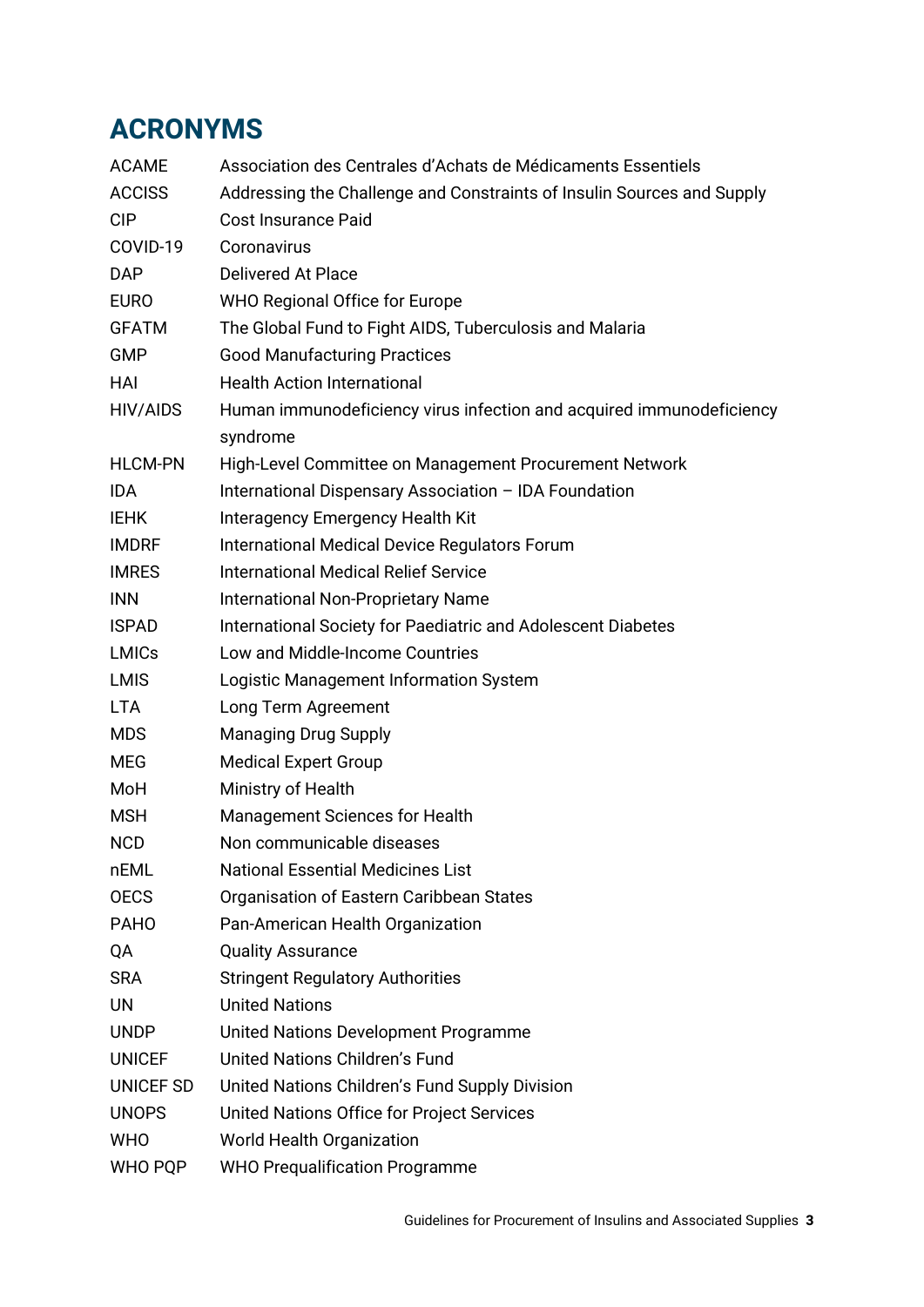## <span id="page-5-0"></span>**INTRODUCTION**

Insulin is a life-saving medicine for people with type 1 diabetes and is used to manage care for an increasing number of people with type 2 diabetes. While insulin is an essential medicine, literature has highlighted its poor availability across the public and private health sectors in most low- and middle-income countries (LMICs)[1](#page-5-1) , with ranges most often below those set by World Health Organization (WHO) targets for non-communicable disease (NCD) medicines<sup>[2](#page-5-2)</sup>. In terms of supply, the market is dominated by three large multinational insulin manufacturers (Novo Nordisk, Sanofi, Eli Lilly) that control over  $90\%$  global market share by volume and value.<sup>[3,](#page-5-3)[4](#page-5-4)</sup> This market structure with limited competition and the lack of transparency on prices are two key reasons why insulin is higher priced than other NCD medicines, showing governments must do more to contain insulin prices and ensure they are affordable for all their citizens living with diabetes.[5](#page-5-5)

A study in 13 LMICs<sup>[6](#page-5-6)</sup> found governments were paying far more, particularly for analogues (but also for human insulins in some countries) compared to published 2021 estimates of manufacturers' selling prices (covering production costs, profit, transport, and other costs) for human and analogue insulins.[7](#page-5-7) This shows there is room for price reductions. Further, the same study found that for isophane human insulin, only three countries meet in the public sector the WHO target of 80% availability of affordable essential medicines for NCD in any sector. [8](#page-5-8) This outcome demonstrates that there is a need for improvement in forecasting and selecting most suitable supply and distribution procedures to the local context.

Together with insulin, diabetes management requires associated supplies, such as insulin syringes and pen needles, and blood glucose meters, test strips and lancets for glucose testing.

People living with diabetes using insulin require several glucose tests strips per day and need to replace their blood glucose meters every few years. In many contexts, replacement of strips and meters can be extremely challenging. Indeed, suppliers limit the compatibility of proprietary test strips with particular meter models, such that test strips do not work with other meter brands, or often even with other models within the same brand. Therefore, a specific attention needs to be paid when making centralised purchases of blood glucose meters and strips at country level to ensure sustainable supply of compatible strips and meters. This supply challenge becomes even more complex when suppliers provide meters for free to encourage consumers to switch over to their platform, thereby driving up test strip sales as well as treatment management costs.[9](#page-5-9)

The Addressing the Challenges and Constraints of Insulin Sources and Supply (ACCISS) Study guidelines for procurement of insulins and associated supplies were developed as a tool to provide strategies and methods to increase transparency and efficiency in procurement mechanisms, and thus to secure a stable supply of insulins, that is affordable and quality assured. These strategies have been informed by a study recently completed by ACCISS in Pacific countries, as well as through the review of the procurement of insulin and associated supplies through multi-country and global pooled procurement mechanisms.[10](#page-5-10)

<span id="page-5-1"></span><sup>1</sup> [https://www.thelancet.com/journals/landia/article/PIIS2213-8587\(15\)00521-5/fulltext](https://www.thelancet.com/journals/landia/article/PIIS2213-8587(15)00521-5/fulltext)

<span id="page-5-2"></span><sup>2</sup> <https://www.who.int/nmh/ncd-tools/target9/en/>

<span id="page-5-3"></span><sup>3</sup> [https://haiweb.org/wp-content/uploads/2016/04/ACCISS\\_Insulin-Market-Profile\\_FINAL.pdf](https://haiweb.org/wp-content/uploads/2016/04/ACCISS_Insulin-Market-Profile_FINAL.pdf)

<span id="page-5-4"></span><sup>4</sup> <https://gh.bmj.com/content/bmjgh/4/3/e001410.full.pdf>

<span id="page-5-5"></span><sup>5</sup> [https://haiweb.org/wp-content/uploads/2016/04/ACCISS-Prices-report\\_FINAL-1.pdf](https://haiweb.org/wp-content/uploads/2016/04/ACCISS-Prices-report_FINAL-1.pdf)

<span id="page-5-6"></span><sup>6</sup> <https://gh.bmj.com/content/bmjgh/4/3/e001410.full.pdf>

<span id="page-5-7"></span><sup>7</sup> <https://gh.bmj.com/content/bmjgh/3/5/e000850.full.pdf>

<span id="page-5-8"></span><sup>8</sup> <https://gh.bmj.com/content/bmjgh/4/3/e001410.full.pdf>

<span id="page-5-9"></span><sup>9</sup> [https://haiweb.org/wp-content/uploads/2021/09/Market-Report\\_Self-monitoring-Devices-in-LMICs.pdf](https://haiweb.org/wp-content/uploads/2021/09/Market-Report_Self-monitoring-Devices-in-LMICs.pdf)

<span id="page-5-10"></span><sup>&</sup>lt;sup>10</sup> Analysis of pooled procurement mechanisms and their applicability for insulin and associated supplies in small state countries or countries with limited needs (with Pacific as a case study), 2021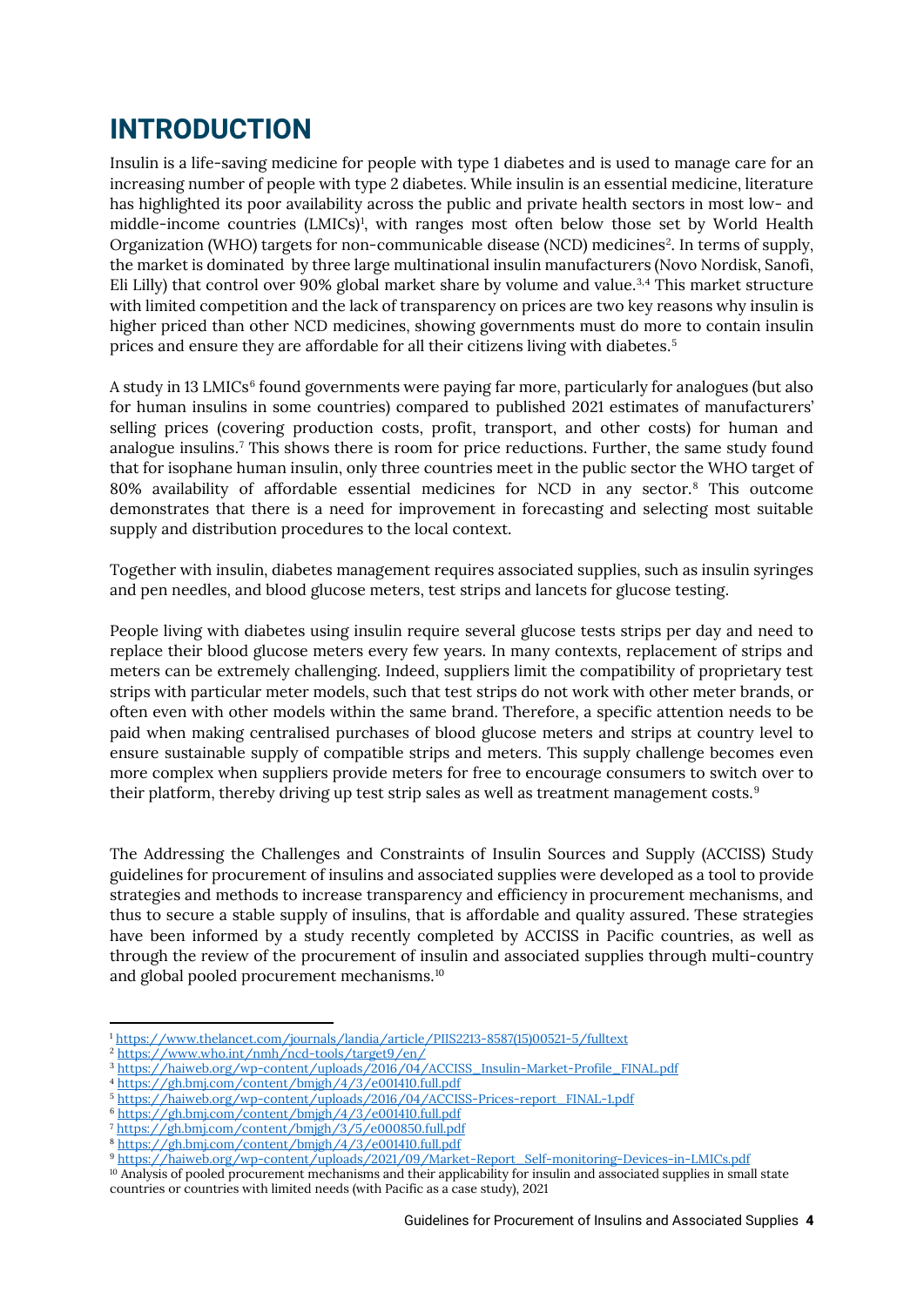## <span id="page-6-0"></span>**OBJECTIVE**

The objective of these ACCISS guidelines is to provide guidance to LMICs and specifically public sector procurers on how to improve procurement of insulins and associated supplies.

They will highlight the important aspects to consider for guaranteeing a continuous supply of quality-assured insulin and associated supplies at affordable prices. These guidelines could be used by staff involved in procurement activities to review their procurement process or as one tool to help guide the development and implementation of procurement strategies for insulin and associated supplies.

<span id="page-6-1"></span>They are based on WHO good practices and international references for procurement, as well as information available in the ACCISS toolkit.

## **PROCUREMENT CYCLE FOR HEALTH PRODUCTS AND RELATED REFERENCE GUIDELINES**

The procurement of insulins and associated supplies in all countries follows a classic procurement cycle for any health product, as described in the Figure 1.

**Figure 1.** Procurement cycle for health products (proposed as an adaptation of WHO and MSH procurement cycles) highlighting specifics for insulins and associated supplies.



\*: LMIS = Logistic Management and Information System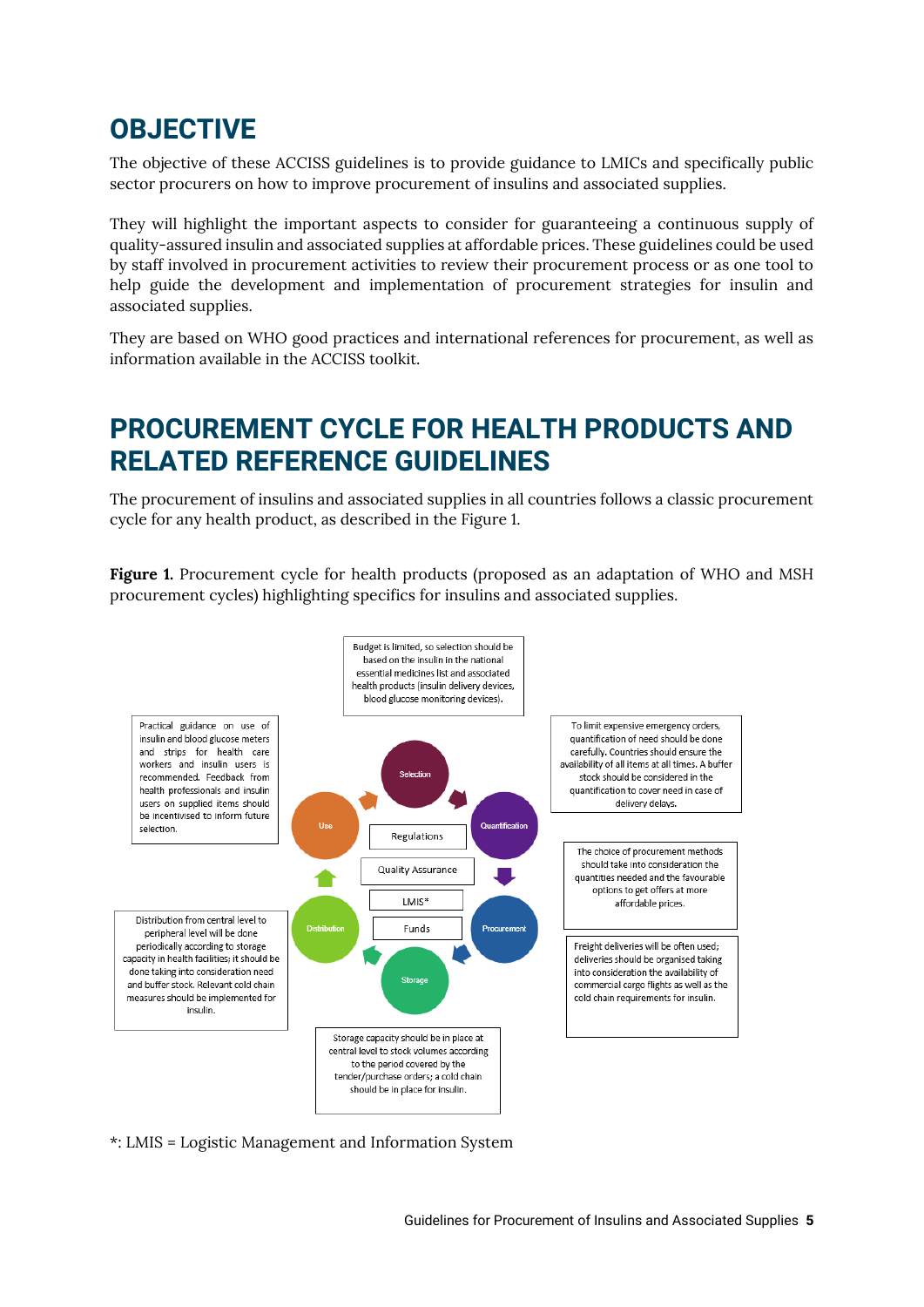When working through this procurement cycle, the rules set by national regulations for procurement must be fulfilled including Quality Assurance (QA) criteria, and WHO norms and standards for health products. It entails collecting, monitoring, analysing and using logistic data to quantify needs and inform the procurement and distribution processes. Funds also need to be available at the right time in the procurement process to place orders and pay suppliers on time.

When procuring insulins and associated supplies, there are specific concerns that should be considered in terms of selection, quantification, procurement, storage, distribution and use. These conditions are outlined in the procurement guidelines below.

## **REFERENCE GUIDELINES IN HEALTH PROCUREMENT**

Over the past 20 years, the WHO<sup>[11](#page-7-0)</sup> and other international organisations, such as Management Sciences for Health (MSH), and the members of the Interagency Pharmaceutical Coordination Group, [12](#page-7-1) involving pharmaceutical advisers from technical partners and donors entities working in health procurement (e.g., WHO, various United Nations (UN) agencies, Global Fund to fight AIDS, Tuberculosis and malaria (GFATM), World Bank, etc) have developed several guidelines advising how procurement of heath products should be managed in order to secure proper access and optimal outcomes.

The main guidelines developed in this field are the following:

- WHO Operational principles for good pharmaceutical procurement, 1999<sup>[13](#page-7-2)</sup>
- WHO Model Quality Assurance system for procurement agencies, 20[14](#page-7-3)<sup>14</sup>
- WHO Good Storage and Distribution practices for medical products, 2020<sup>[15](#page-7-4)</sup>
- MDS3 Managing Access to Medicines and Health Technologies, 2014.<sup>[16](#page-7-5)</sup>

In addition, the UN Procurement Practitioner's handbook published by the UN High Level Committee on Management's Procurement Network (HLCM-PN)<sup>[17](#page-7-6)</sup> is a common reference for good procurement practices in the UN system. It describes the common and typical guiding principles, policies, procedures, and practices that govern UN procurement activities and can be used as a reference for national procurement reforms. As such, the five above-mentioned references have informed the content of these ACCISS guidelines.

<span id="page-7-0"></span><sup>11</sup> <https://www.who.int/medicines/areas/access/supply/en/>

<span id="page-7-1"></span> $\frac{12 \text{ https://www.who.int/medicines/areas/policy/ipc/en/}}{2 \text{ https://www.who.int/medicines/areas/policy/ipc/en/}}$  $\frac{12 \text{ https://www.who.int/medicines/areas/policy/ipc/en/}}{2 \text{ https://www.who.int/medicines/areas/policy/ipc/en/}}$  $\frac{12 \text{ https://www.who.int/medicines/areas/policy/ipc/en/}}{2 \text{ https://www.who.int/medicines/areas/policy/ipc/en/}}$ 

<span id="page-7-2"></span><sup>13</sup> <https://www.who.int/3by5/en/who-edm-par-99-5.pdf>

<span id="page-7-3"></span><sup>&</sup>lt;sup>14</sup> [https://www.who.int/medicines/areas/quality\\_safety/quality\\_assurance/TRS986annex3.pdf?ua=1](https://www.who.int/medicines/areas/quality_safety/quality_assurance/TRS986annex3.pdf?ua=1)

<span id="page-7-4"></span><sup>15</sup> <https://www.who.int/publications/m/item/trs-1025-annex-7-gdp-medical-products>

<span id="page-7-5"></span><sup>16</sup> <https://www.msh.org/resources/mds-3-managing-access-to-medicines-and-health-technologies>

<span id="page-7-6"></span><sup>17</sup> [UN Procurement Practitioner's Handbook ver. 2017 \(ungm.org\)](https://www.ungm.org/Shared/KnowledgeCenter/Pages/PPH2)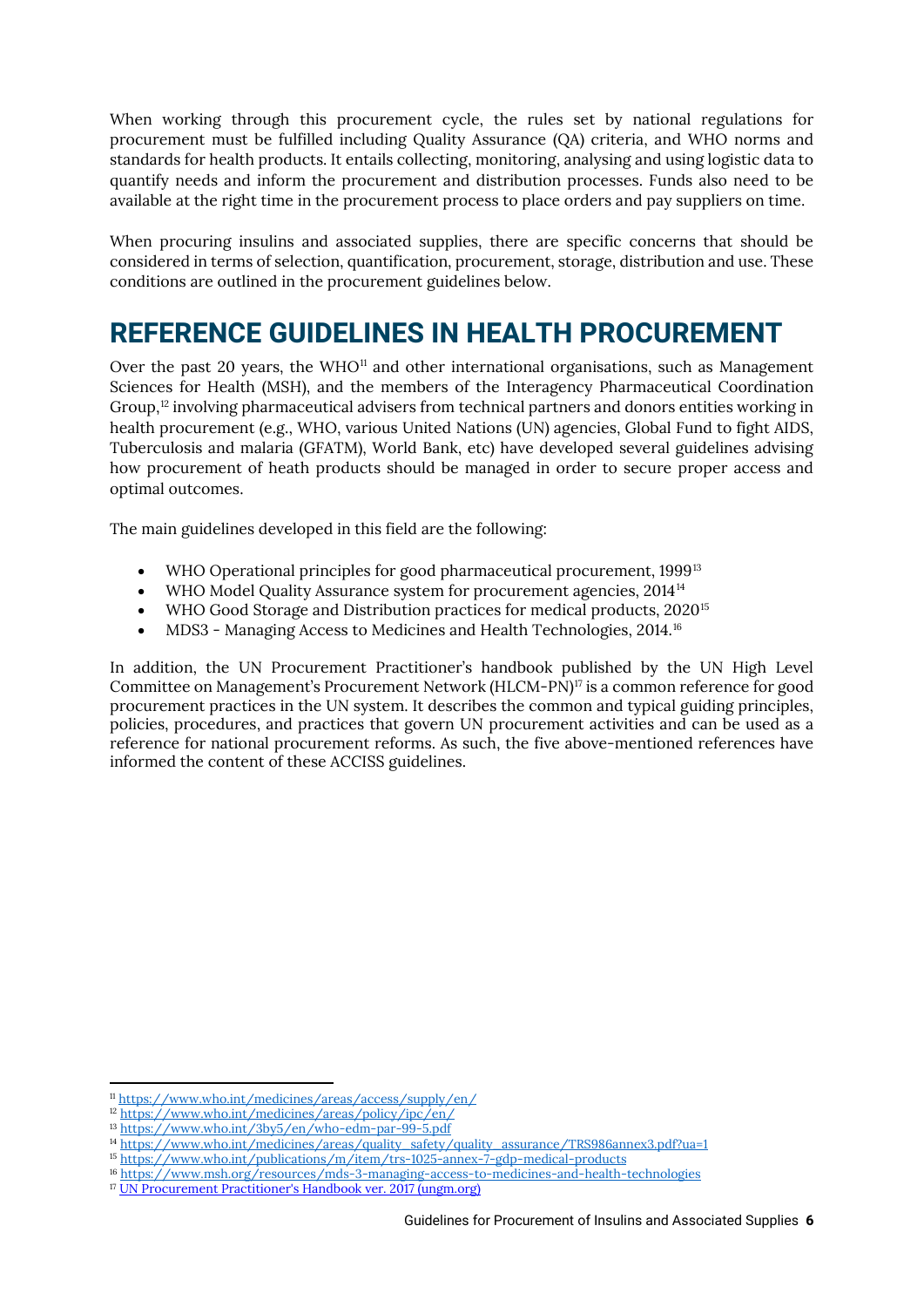## <span id="page-8-0"></span>**SELECTION**

The selection of insulin and associated supplies should be done according to the National Essential Medicines List (nEML) and national treatment guidelines for diabetes. Considering that the available budget will be often limited in LMICs, it is important to make the best use of available funds exclusively for health products showing the best scientific evidence.

The analysis of 100 nEMLs from LMICs by ACCISS demonstrates that, with very few exceptions, all countries list both short-acting and intermediate-acting insulin, which are recommended by the WHO Model List. See ACCISS [Insulin Market Profile.](https://haiweb.org/wp-content/uploads/2016/04/ACCISS_Insulin-Market-Profile_FINAL.pdf)

Countries could use the outcomes of the WHO Expert Committee on Selection and Use of Essential Medicines<sup>[18](#page-8-1)</sup>, as well as the last updates of the WHO Model List of Essential Medicines<sup>19</sup>, to select the insulins that are necessary according to their epidemiological context. The WHO guidance on selection of essential medicines at country level could be used when reviewing the nEML.<sup>[20](#page-8-3)</sup> They can also refer to the guidelines for insulin use developed by ACCISS to know more about the different types of insulin and their clinical use.<sup>[21](#page-8-4)</sup>

**Animal insulin** was the first type of insulin to be used on humans in 1922. It is derived from pigs or cows (known as 'porcine or bovine insulin' respectively). Porcine insulin is still available, but only a limited number of manufacturers still produce it. It is used because of allergies to other insulin types, or personal preference.

**Human insulin** is synthetically grown in a laboratory within common bacteria. It mimics insulin that is already in humans. Types of human insulin include short-acting, intermediate acting and pre-mixed insulins.

### **Analogue Insulin**

Similar to human insulin, analogue insulin is made from recombinant DNA. The difference is that it is modified to change the absorption rates of the insulin. This allows the insulin to be released more quickly, or slowly, into the bloodstream.

<sup>&</sup>lt;sup>18</sup> [Expert Committee on Selection and Use of Essential Medicines \(who.int\)](https://www.who.int/groups/expert-committee-on-selection-and-use-of-essential-medicines)

<span id="page-8-2"></span><span id="page-8-1"></span><sup>19</sup> eEML - [Electronic Essential Medicines List \(essentialmeds.org\)](https://list.essentialmeds.org/)

<sup>&</sup>lt;sup>20</sup> [Selection of essential medicines at country level \(who.int\)](https://www.who.int/publications/i/item/9789241515443)

<span id="page-8-4"></span><span id="page-8-3"></span><sup>21</sup> [Guidelines for Insulin Use -](https://accisstoolkit.haiweb.org/selection/guidelines-for-insulin-use/) Haiweb - Acciss Toolkit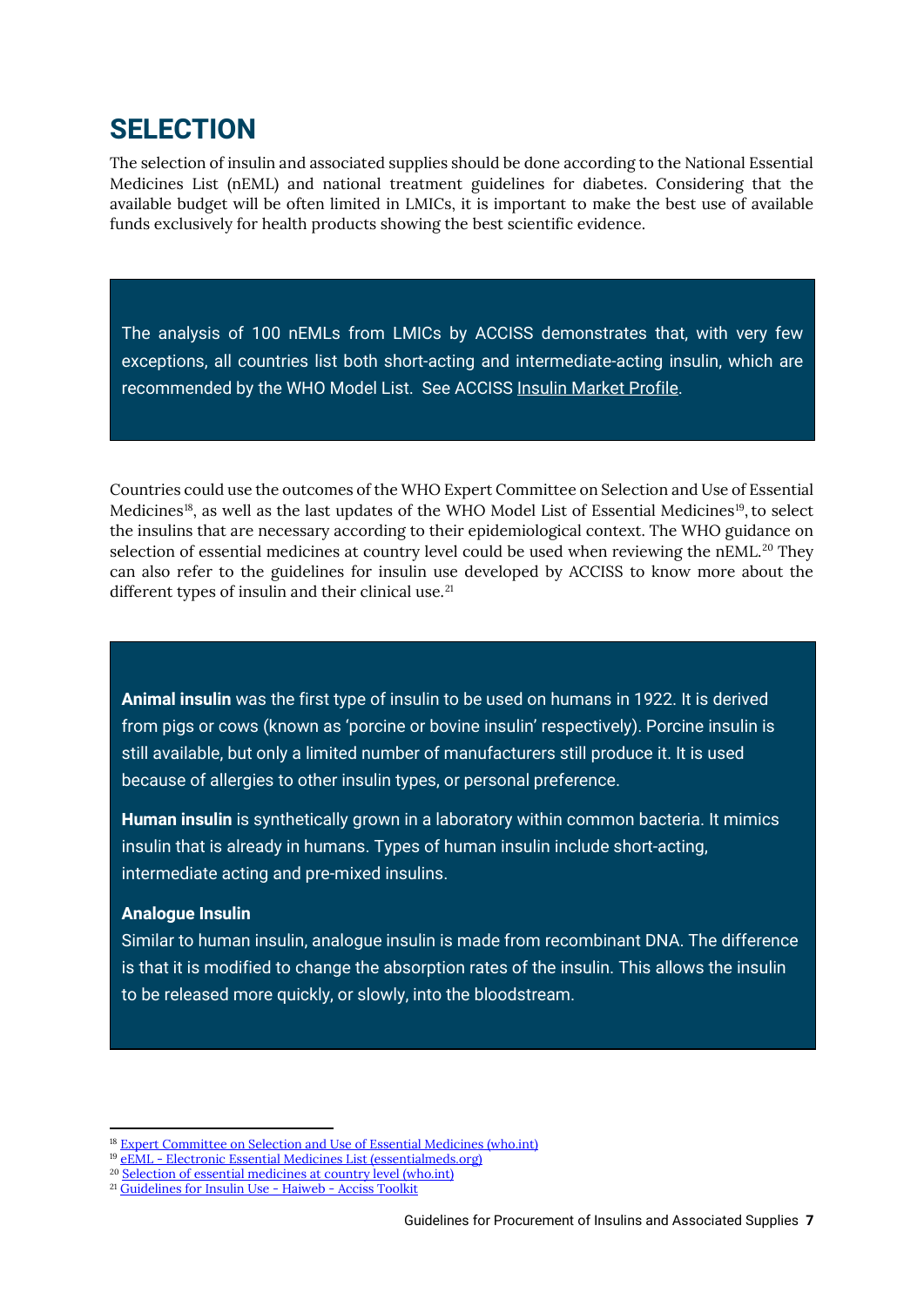WHO recommends human insulins (short-acting and intermediate-acting), and added long-acting analogue insulin to the EML in October 2021. Wealthier countries also purchase analogue insulin at higher prices despite the evidence showing no added benefits over human insulin $^{22^\mathrm{223}},$  which has a serious impact on limited budgets. With the same budget, LMICs will be able to treat more people when supplying human insulins.<sup>[24](#page-9-3)</sup>

To administer insulin and to monitor treatment outcomes on blood glucose levels, it is also necessary to have insulin delivery devices, i.e., insulin syringes for use with the vials, insulin pens for the cartridges, insulin pen needles, blood glucose meters, associated test strips and lancets. It will be important to distinguish blood glucose meters for use in health facilities and for selfmonitoring.

To ensure continuous availability of all the items simultaneously, it may be beneficial for countries to consider bundling items at the time when they are purchased or procuring all these items as a lot. This approach is described further below in the section related to [tender/bidding documents](#page-18-2) and important elements for consideration during procurement**.**

## <span id="page-9-0"></span>**QUANTIFICATION**

Poor quantification at the national level can lead to government tenders that do not match the actual insulin need, thus causing stock-outs or over-stocks. Accurate quantification not only avoids these stock problems but can also improve trust with suppliers, who may be more willing to offer the lowest competitive price on an accurately estimated-quantity supply contract.

In most of the countries included in the ACCISS Study, public health facilities where insulin should be available struggle to avoid stock-outs. This is particularly true for the health facilities further from the big cities or the capital where central stock(s) are managed. There are several reasons for this situation depending on the context, but a frequent challenge can be properly maintaining registries of people living with diabetes in need of insulin and quantifying need. These are two important pre-conditions to ensure that centralised purchases of insulin match the demand in all areas of a country.

As for any other health products<sup>25</sup>, collecting past consumption of insulin and associated supplies is the most reliable way to predict and quantify future demand, taking into consideration existing stock-outs often seen in the national supply chain, and that consumption records are reasonably accurate throughout key national stakeholders, such as hospitals and health facilities in districts, provinces/regions, and the capital. Central Medical Stores, when they exist, can also provide distribution data. No specific quantification tool exists for quantifying the needs for insulin and associated supplies like for TB, HIV/AIDS, malaria, or reproductive health medicines. However, general quantification tools already used in countries would be helpful.

Adjustments to insulin consumption can still be needed in line with changes in morbidity and prescribing patterns. Also, where consumption data are incomplete or do not reflect real demand, estimation of procurement requirements can be done according to standard treatment protocols and epidemiological data.

<span id="page-9-1"></span><sup>&</sup>lt;sup>22</sup> [Short-acting insulin analogues versus regular human insulin for type 1 diabetes mellitus | Cochrane](https://www.cochrane.org/CD012161/ENDOC_short-acting-insulin-analogues-versus-regular-human-insulin-type-1-diabetes-mellitus)

<sup>&</sup>lt;sup>23</sup> [Short-acting insulin analogues versus regular human insulin for type 2 diabetes mellitus | Cochrane](https://www.cochrane.org/CD013228/ENDOC_short-acting-insulin-analogues-versus-regular-human-insulin-type-2-diabetes-mellitus)

<span id="page-9-3"></span><span id="page-9-2"></span><sup>&</sup>lt;sup>24</sup> <https://www.cochranelibrary.com/cdsr/doi/10.1002/14651858.CD013498.pub2/epdf/abstract>

<span id="page-9-4"></span><sup>25</sup> [mds3-ch20-quantifying-mar2012.pdf \(msh.org\)](https://www.msh.org/sites/msh.org/files/mds3-ch20-quantifying-mar2012.pdf)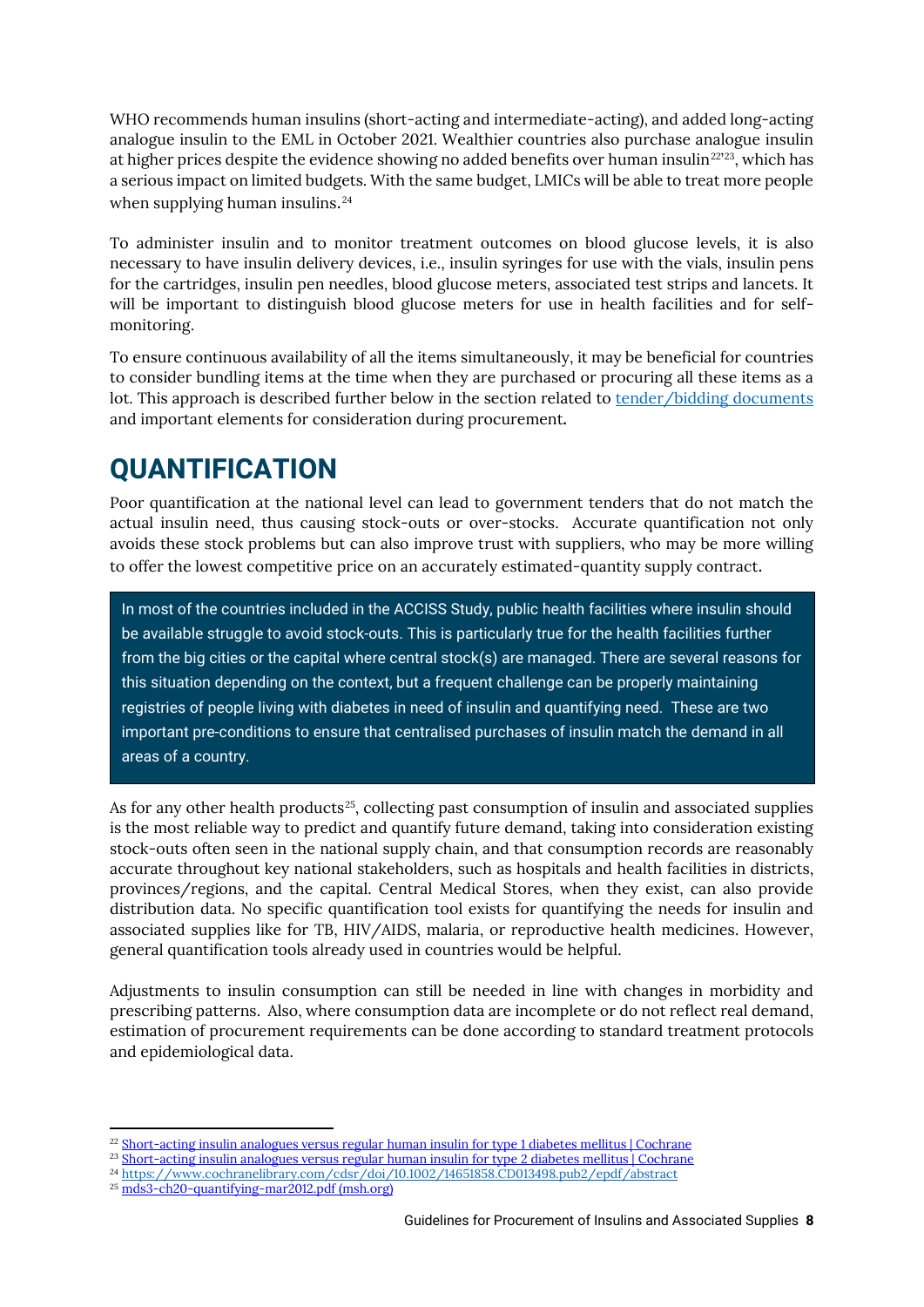To avoid emergency orders, which significantly increase the cost of health products, pharmacists, or staff in charge of procurement should have access to reliable logistics data from health facilities nationwide. This requires the availability and proper use of either a paper-based system to collect consumption data or, better still, extraction of data from electronic Logistic Management Information Systems. Providing to health facilities a standard template to be used when preparing their orders help them to take into consideration the stock at hand, the period to be covered by the order, the quantity necessary to have a buffer stock and the exact quantity to be ordered. This template could also help the person preparing the order at country level to double check the calculation done by health facilities and to adjust quantities, if needed. This standard template should also include the expiry date of stock available and could help to identify over stock in health facilities, and to move stock in other health facilities in need.

It is also important to define the level of buffer stock for each health product (e.g., insulin and associated supplies) needed to avoid stock out situations and to compensate for delivery time (which could be long due to logistic aspects). This requires having a budget in place to cover the needs and the buffer stock.

## <span id="page-10-0"></span>**PROCUREMENT**

An effective procurement process seeks to ensure the availability of the right medicines and other health products in the right quantities, at reasonable prices, and at recognised standards of quality. It should also apply to the procurement of insulin and associated supplies.

In several low- and middle-income countries, issues have been observed in the procurement of insulin and associated supplies, including:

- bidding documents that are not specific to pharmaceuticals but could apply to any commodity purchased by a government,
- specifications for insulin by brand name or specifications that were set by national experts in a non-transparent manner and in non-compliance with international standards for diabetes care,
- contract awards to suppliers of insulin without national marketing authorisation at the time of the analysis of the bidding documents in compliance with existing waivers that may lead to supply unregistered insulin when bids are awarded,
- disconnect between the amount of insulin vials and related syringes, or insulin cartridges and related pens and/or pen needles purchased,
- insufficient budget to purchase the amounts of insulin needed throughout the duration of supply agreements signed with manufacturers.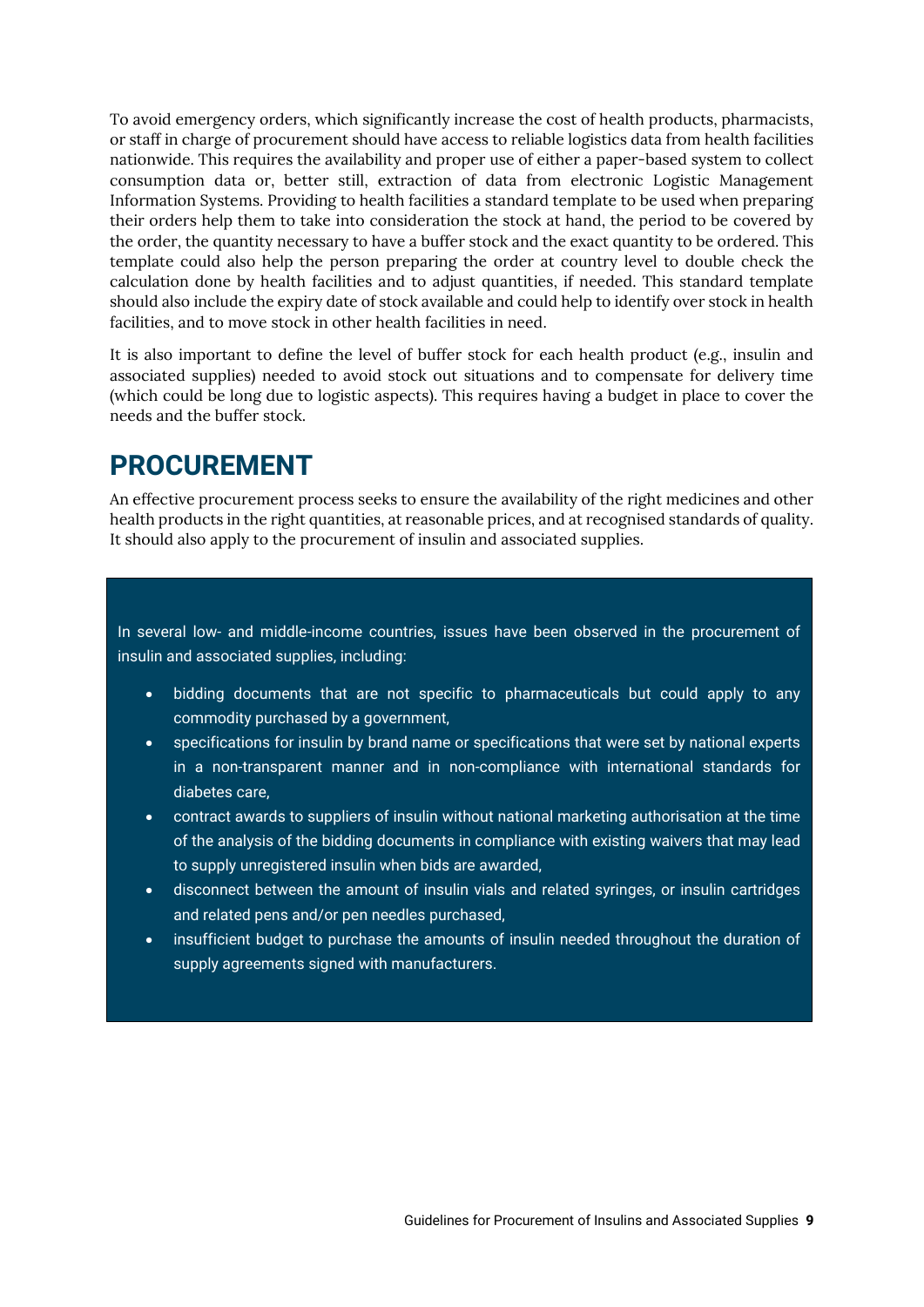To review their procurement process for insulin and associated supplies, countries would benefit from the Interagency Operational principles for good pharmaceutical procurement<sup>26</sup>, the managing procurement and managing the tender process chapters in the MSH guidelines<sup>[27](#page-11-4)</sup> and the UN Procurement Practitioner's handbook<sup>28</sup>.

### <span id="page-11-0"></span>**National Regulations**

Procurement of insulins and associated supplies should be carried out according to national procurement regulations. In some countries, public procurement is done through annual tenders, particularly when the amount of procurement is above a specific threshold. Restricted tenders should be preferred to open tenders for medicines and associated supplies according to the WHO Operational Principles for Good Pharmaceutical Practices. [29](#page-11-6)

Some countries may decide to get the support from procurement partners at regional or global level to buy insulin and associated supplies, for instance because their needs are too small to attract offers from suppliers. This may require an adaptation of the national procurement regulations to do direct procurement from a pooled procurement mechanism at regional level or through UN agencies for example. However, in many LMICs, similar support is already provided for other categories of products such as TB, malaria, HIV/AIDS, or reproductive health products and this could be used to support the establishment of a similar mechanism for insulins and associated supplies. In this case, an agreement needs to be signed between the country and the procurement partner to define the roles and responsibilities of each party, describe the procurement steps to be followed and clarify the financial requirements. See page 18.

### <span id="page-11-1"></span>**Procurement Strategies**

### <span id="page-11-2"></span>**Standard strategies**

In most of the countries, procurement of insulin and associated supplies will be done with the general procurement of health products at national level either by a procurement department under the Ministry of Health (MoH) or through a national procurement centre having some autonomy. Procurement will then be done on behalf of public health facilities in a centralised manner according to national procurement regulations for the public sector. In countries where decentralization of health services is implemented, it may also include the decentralisation of procurement activities for health products. Governments should however consider that the absence of economies of scale may lead to higher prices.

Among the countries that are part of the ACCISS Study, the MoH in Peru delegates centralised drug procurement for public health structures to an entity within the MoH called CENARES. It oversees the purchasing of insulin to cover nationwide needs through international restricted tenders every two years. In case of stock-outs or need for specific medicines which are not listed on the current nEML, after an approval of a technical committee sitting at the MoH, public health structures can procure medicines directly on the Peruvian market in a decentralised mode through institutional purchase orders.

<span id="page-11-6"></span><sup>29</sup> [who-edm-par-99-5.PDF](https://www.who.int/3by5/en/who-edm-par-99-5.pdf)

<span id="page-11-3"></span><sup>26</sup> <https://www.who.int/3by5/en/who-edm-par-99-5.pdf>

<span id="page-11-4"></span><sup>27</sup> <https://www.msh.org/resources/mds-3-managing-access-to-medicines-and-health-technologies>

<span id="page-11-5"></span><sup>&</sup>lt;sup>28</sup> [UN Procurement Practitioner's Handbook ver. 2017 \(ungm.org\)](https://www.ungm.org/Shared/KnowledgeCenter/Pages/PPH2)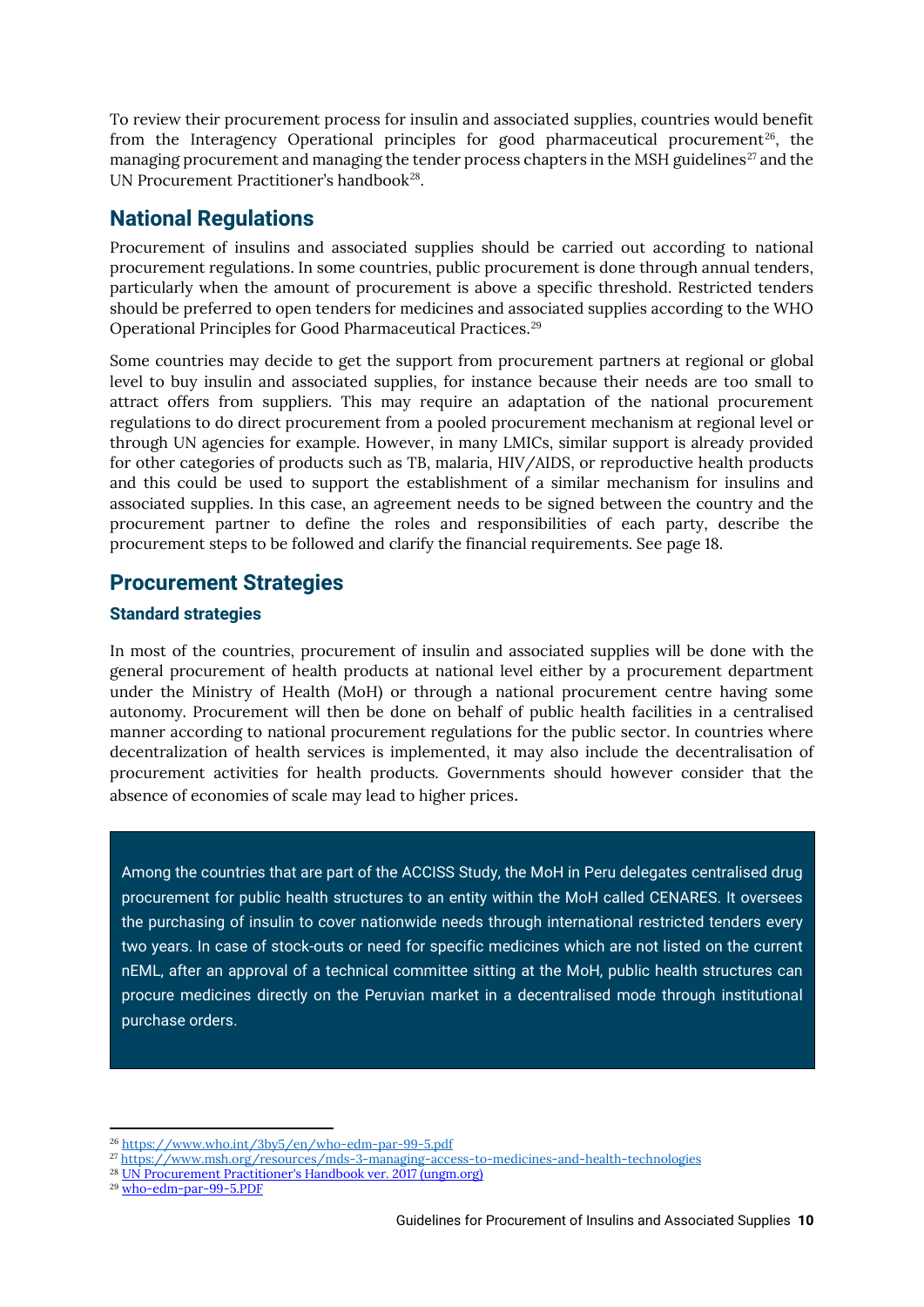### <span id="page-12-0"></span>**Alternative strategies**

Some countries with limited needs or procurement capacity might decide to partner with other countries to do multi-country pooled procurement (e.g., Gulf Cooperation Council<sup>[30](#page-12-1)</sup> or Organization of Eastern Caribbean States $31$ ). Detailed analysis of these pooled procurement mechanisms for insulin and associated supplies is available in a report available in the ACCISS toolkit.[32](#page-12-3)

The term "pooled procurement" covers several concepts, from information sharing to centralised procurement through a centralised body on behalf of several countries according to the scheme proposed below in Figure 2. It is extracted from a report published by the WHO Office for Europe  $(EURO)^{33}$  $(EURO)^{33}$  $(EURO)^{33}$  and adapted from a model proposed by MSH.  $34$ 





Note: PAHO = Pan American Health Organization.

Source: Modified from Management Sciences for Health (22).

<span id="page-12-2"></span><span id="page-12-1"></span><sup>30</sup> <https://www.gcc-sg.org/en-us/Pages/default.aspx>

<sup>31</sup> <https://caricom.org/institutions/organisation-of-eastern-caribbean-states-oecs/>

<span id="page-12-3"></span><sup>&</sup>lt;sup>32</sup> Analysis of pooled procurement mechanisms and their applicability for insulin and associated supplies in small state countries or countries with limited needs (with Pacific as a case study), 2021

<span id="page-12-4"></span><sup>&</sup>lt;sup>33</sup> Challenges and opportunities in improving access to medicines through efficient public procurement in the WHO European Region, WHO 2016.

<span id="page-12-5"></span><sup>34</sup> Managing procurement. In: MDS-3: managing access to medicines and health technologies. Arlington, VA: Management Sciences for Health; 2012.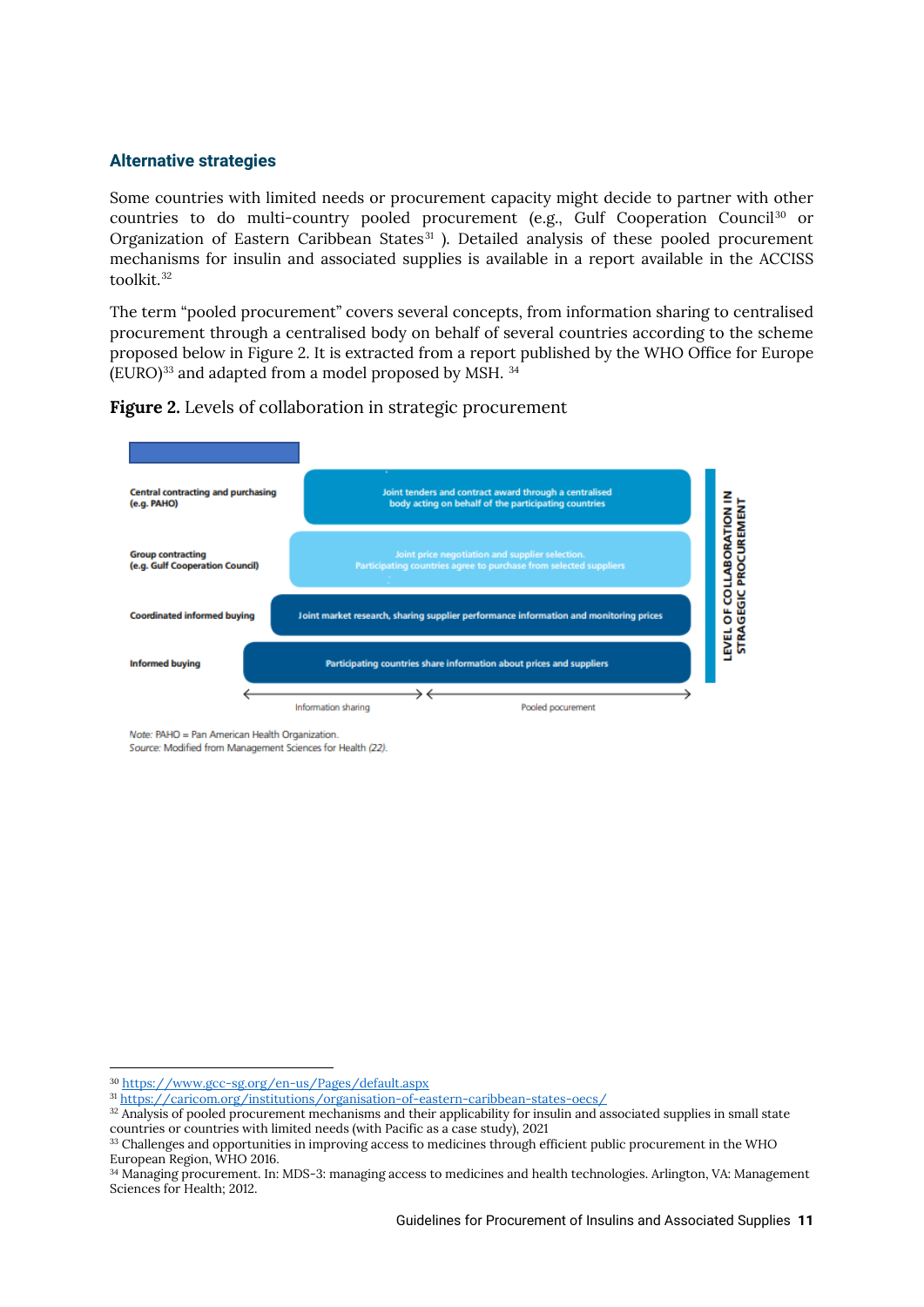Multi-country pooled procurement will be valid for a group of countries having similar procurement challenges to attract the market. However, several conditions will need to be in place for a successful outcome, as per the box below.

### Multicountry pooled procurement (PP) will require:

- Political will at the highest level in each country,
- A signed agreement to confirm each country's commitment to honour the conditions of the agreement,
- Adaptation of national procurement law/regulations to use the PP mechanism
- Harmonisation of regulatory requirements with other countries,
- A financial commitment from each government for the establishment of the PP mechanism and to pay suppliers on time,
- Use a similar currency than other countries while having a central national bank is helpful,
- Full support by each country to a permanent and autonomous common secretariat
- The support for expertise in procurement and QA at central level,
- Standardised needs with other countries,
- An effective communication channel established to reinforce trust between countries and the PP mechanism,
- Commitment to favor the PP mechanism for items in its scope in comparison to national procurement systems,
- Alignment of procurement cycles with other countries,
- Support for transparency on prices obtained through the PP mechanism.

More initiatives of pooled procurement are under discussion in other parts of the world, such as the Southern African Community<sup>35</sup>, Scandinavian countries<sup>[36](#page-13-1)</sup>, Eastern European and Central Asian countries, etc. and could include insulin.

Other countries will choose to use regional or global pooled procurement mechanisms available through UN agencies (*e.g.*, PAHO Strategic Fund<sup>[37](#page-13-2)</sup>, UNICEF Supply Division<sup>38</sup>, UNDP<sup>[39](#page-13-4)</sup>).

<span id="page-13-5"></span>UNICEF Supply Division (SD) is one of the UN agencies that has agreements in place for human insulin and associated supplies (particularly insulin syringes). Countries who are considering using UNICEF procurement services can check UNICEF SD catalogue [\(unicef.org\)](https://supply.unicef.org/) to find the price currently offered for human insulin. UNICEF SD has also put in place in its warehouse in Copenhagen a stock of insulin and all necessary procedures in place to guarantee the quality of the shipments under cold chain conditions.

- <span id="page-13-1"></span><sup>36</sup> <https://www.eversana.com/2020/02/18/first-joint-nordic-tendering/>
- <span id="page-13-2"></span><sup>37</sup> <https://www.paho.org/en/paho-strategic-fund>
- <span id="page-13-3"></span><sup>38</sup> <https://www.unicef.org/supply/>
- <span id="page-13-4"></span><sup>39</sup> [https://www.undp-capacitydevelopment-health.org/en/capacities/focus/procurement-and-supply-chain-](https://www.undp-capacitydevelopment-health.org/en/capacities/focus/procurement-and-supply-chain-management/)

[management/](https://www.undp-capacitydevelopment-health.org/en/capacities/focus/procurement-and-supply-chain-management/)

<span id="page-13-0"></span><sup>3</sup>[5https://www.sadc.int/files/6614/1890/8516/SADC\\_\\_\\_SADC\\_POOLED\\_PROCUREMENT\\_OF\\_ESSENTIAL\\_MEDICIN](https://www.sadc.int/files/6614/1890/8516/SADC___SADC_POOLED_PROCUREMENT_OF_ESSENTIAL_MEDICINES_AND_MEDICAL_SUPPLI....pdf) [ES\\_AND\\_MEDICAL\\_SUPPLI....pdf](https://www.sadc.int/files/6614/1890/8516/SADC___SADC_POOLED_PROCUREMENT_OF_ESSENTIAL_MEDICINES_AND_MEDICAL_SUPPLI....pdf)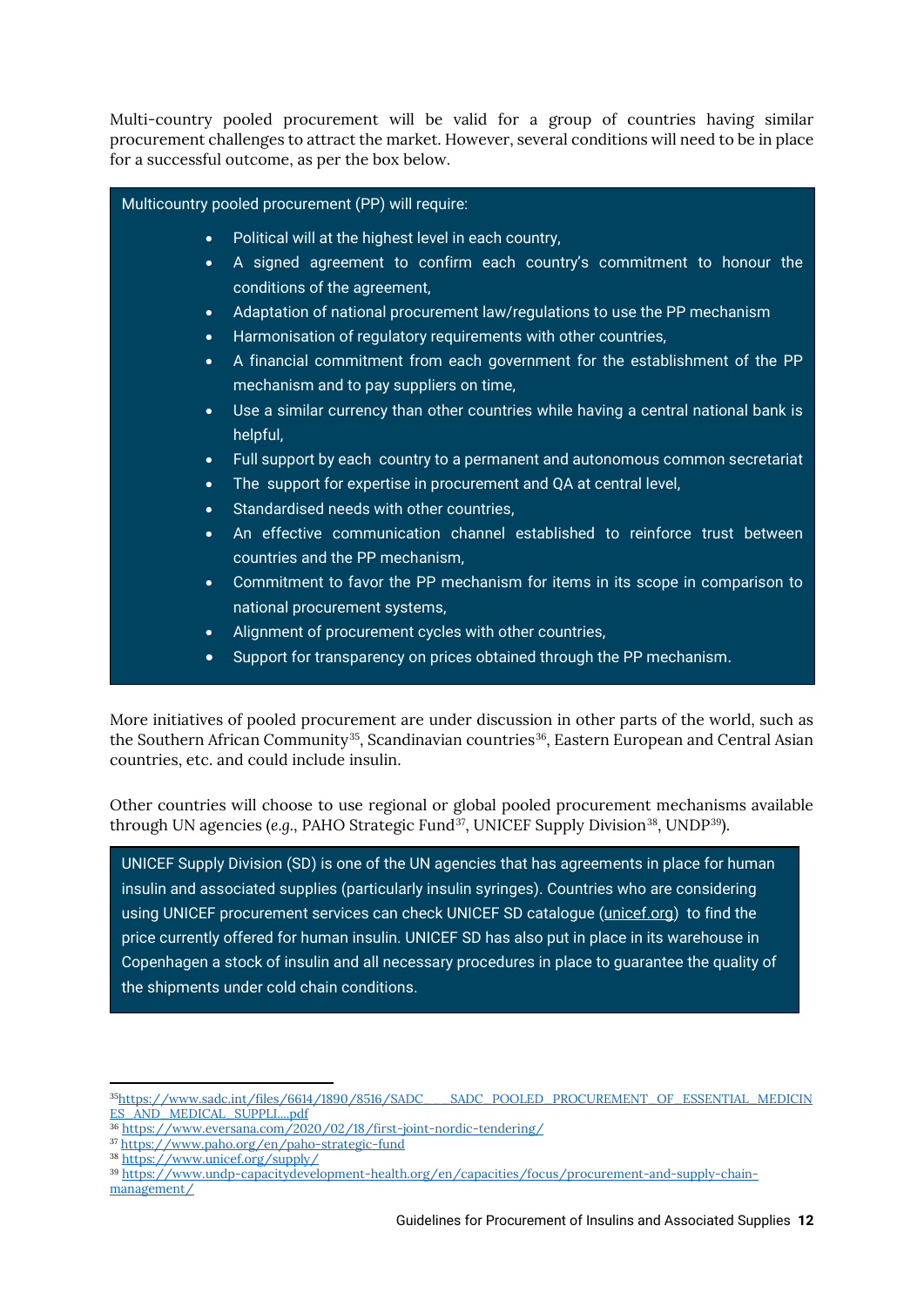These mechanisms are already experienced in procuring insulins and associated supplies through ad-hoc past procurement or Long-Term Agreements (LTA) in place with manufacturers/suppliers. Also, countries could benefit from the economies of scale and from the expertise and QA systems when buying through these mechanisms.

An LTA is a written agreement between an organisation and a supplier that is established for a defined period of time for specific goods or services at prescribed prices or pricing provisions. It could include legal obligation to order any minimum or maximum quantities, but not always (e.g., LTAs established by UN agencies do not include legal obligation to order minimum or maximum quantities).

In the case of emergency situations, some countries can also get the support of the WHO Global Supply Policies department<sup>[40](#page-14-0)</sup> and will get insulin as part of kits developed by WHO. However, countries need to go back to a regular procurement process as quickly as possible to avoid overstock of some items and loss due to expiry.

The WHO Global Supply Policies department provides procurement support to countries through WHO Country Offices. It is mainly done using donor funds given to specific countries in emergency situations. Therefore, the procurement priority of WHO is mainly to the supply kits.

Insulin and associated supplies (insulin syringes, insulin pens and needle pens, blood glucose meters, blood glucose test strips and lancets) are part of the Interagency Emergency Health Kit (IEHK). These items are also part of the NCD kit used mainly with displaced populations to maintain their treatment. Kits are supplied by WHO under Long Term Agreements in place with international suppliers [\(IDA,](https://www.idafoundation.org/) [IMRES,](https://www.imres.nl/en) [MEG\)](https://www.medicalexportgroup.com/products/pharmaceuticals).

Some countries may also benefit from donations from pharmaceutical companies in specific circumstances (e.g., human insulin in the context of COVID-19 or through access programs) but this should not be seen as a sustainable procurement solution. Countries should also be alerted that such donations can be a marketing strategy from pharmaceutical companies to penetrate markets and create habits for prescribers.

When defining their procurement strategy, countries will also need to define if they want to buy insulins and associated supplies separately from other health products or as part of the national procurement process for all medicines and health products. To ensure availability of all medical devices necessary to administer insulin and monitor its administration, they may also want to consider buying all products from a same supplier to avoid interruption of treatment due to the absence of one item. This decision will have an impact on which procurement method to be used and more particularly the analysis of the offers received.

<span id="page-14-0"></span><sup>40</sup> <https://www.who.int/about/accountability/procurement>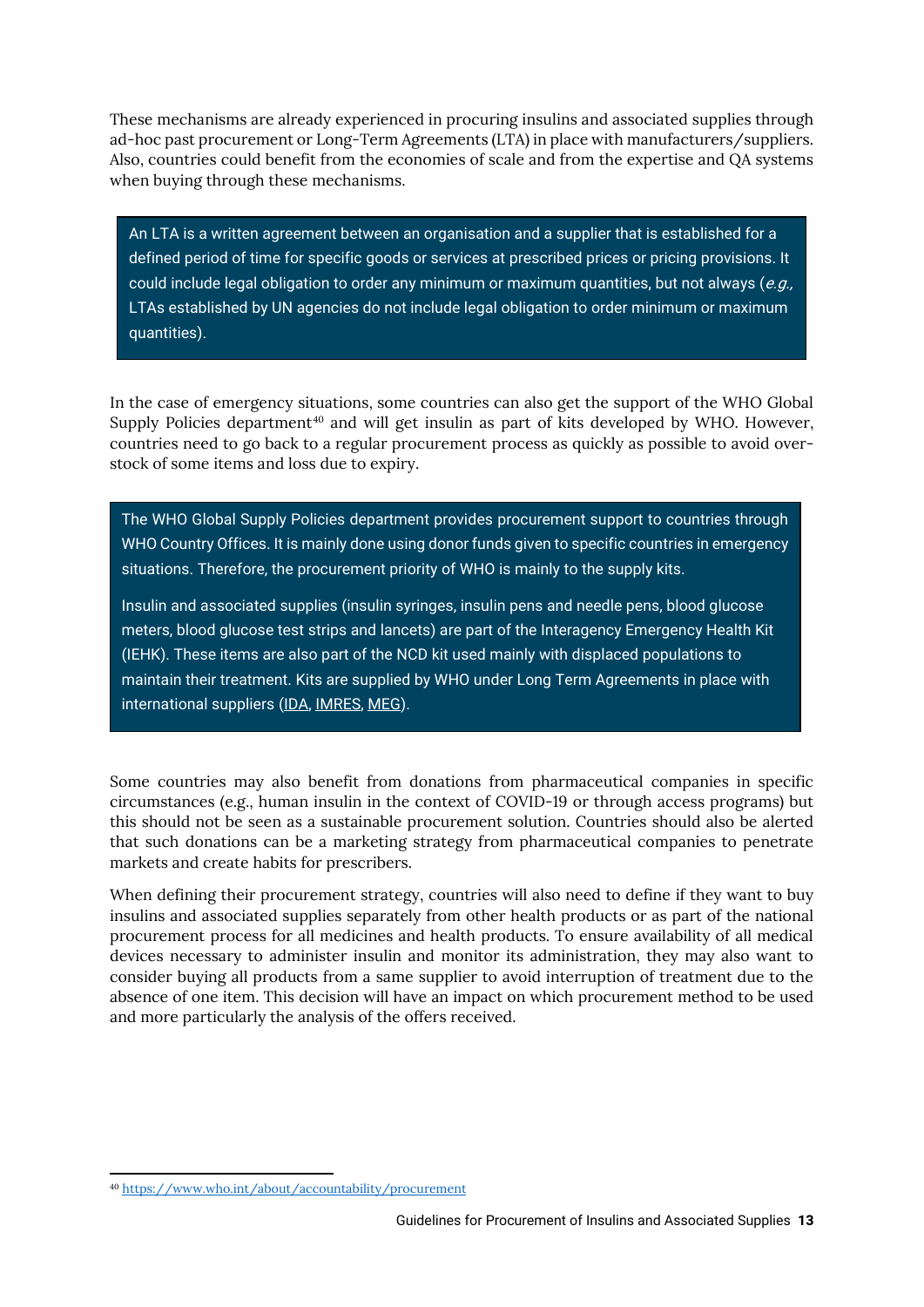### <span id="page-15-0"></span>**Procurement Methods and Contract Awards**

When selecting a procurement method, the objective should be:

- To obtain the lowest possible price for quality assured products,
- To ensure suppliers' reliability, in terms of both quality and services,
- To maintain transparency in the process and minimise the opportunity for illicit influences on procurement decisions,
- To obtain the shortest lead time.

When buying insulin and associated supplies, procurement methods selected should encourage competition as a primary objective to reach lower prices. It is important for this purpose to regularly monitor the global insulin market to identify manufacturers that may offer lower prices.

As demonstrated for other categories of health products, the most efficient competition can be established across suppliers when the volumes purchased are increasing with guaranteed funds and when originator products are in competition with generic ones. [41](#page-15-1) In the case of insulin, an option would be to incentivise competition between originators (from Novo Nordisk, Eli Lilly, and Sanofi) and quality-assured biosimilar insulins. An alternative option for LMICs is to check eligibility to insulin access initiatives proposed by some pharmaceutical companies. However, due diligence should always be carried out by countries to check if they can purchase human insulin at a lower price from a different supplier. Also, these initiatives should not be seen as a sustainable solution based on competition, but just a temporary solution totally dependent on the willingness of companies.

Procurement of insulin and associated supplies should be done according to national regulations. In some countries, public procurement should be carried out through annual tenders, particularly when the amount of procurement is above a specific threshold. Restricted tenders should be preferred to open tenders for medicines and associated supplies according to the WHO Operational Principles for Good Pharmaceutical Practices. [42](#page-15-2)

Countries buying insulin and associated supplies may also consider establishing LTAs. LTAs will favour economies of scale, lower prices, and total purchase cost, eliminate the need for yearly restricted tenders, help the seller to know the delivery schedule well in advance to plan production and reduce distribution costs, assure the country a reliable supply, and protect against arbitrary and unjustified price increases.

Tenders with larger insulin volumes are more likely to generate offers with lower prices and more favorable contract terms since bigger markets stimulate suppliers' interest in bidding and encourage them to offer competitive prices to be awarded larger contracts. Higher volumes may be achieved through pooling of procurement volume either at a national level over one or two year forecasted needs, or through multi-country or global pooled procurement mechanisms described above in the section on procurement strategies.

Another procurement method which can drive prices down over time and reduce the likelihood of stock-outs is purchasing from multiple competitively priced suppliers, rather than purchasing only from the supplier offering the lowest price.[43](#page-15-3) This approach can incentivise more manufacturers to stay in a particular market, though it will require having enough procurement volumes to justify

<span id="page-15-1"></span><sup>41</sup> [WHO guideline on country pharmaceutical pricing policies](https://www.who.int/publications/i/item/9789240011878)

<span id="page-15-2"></span> $42$  [who-edm-par-99-5.PDF](https://www.who.int/3by5/en/who-edm-par-99-5.pdf)

<span id="page-15-3"></span><sup>43</sup> Van Valen M, Jamieson D, Parvin L, Ramirez CL. Dispelling myths about drug procurement policy. The Lancet Global Health. Volume 6, No. 6, e609-e610, [https://www.thelancet.com/journals/langlo/article/PIIS2214-109X\(18\)30190-](https://www.thelancet.com/journals/langlo/article/PIIS2214-109X(18)30190-6/fulltext?dgcid=raven_jbs_etoc_email) [6/fulltext?dgcid=raven\\_jbs\\_etoc\\_email](https://www.thelancet.com/journals/langlo/article/PIIS2214-109X(18)30190-6/fulltext?dgcid=raven_jbs_etoc_email)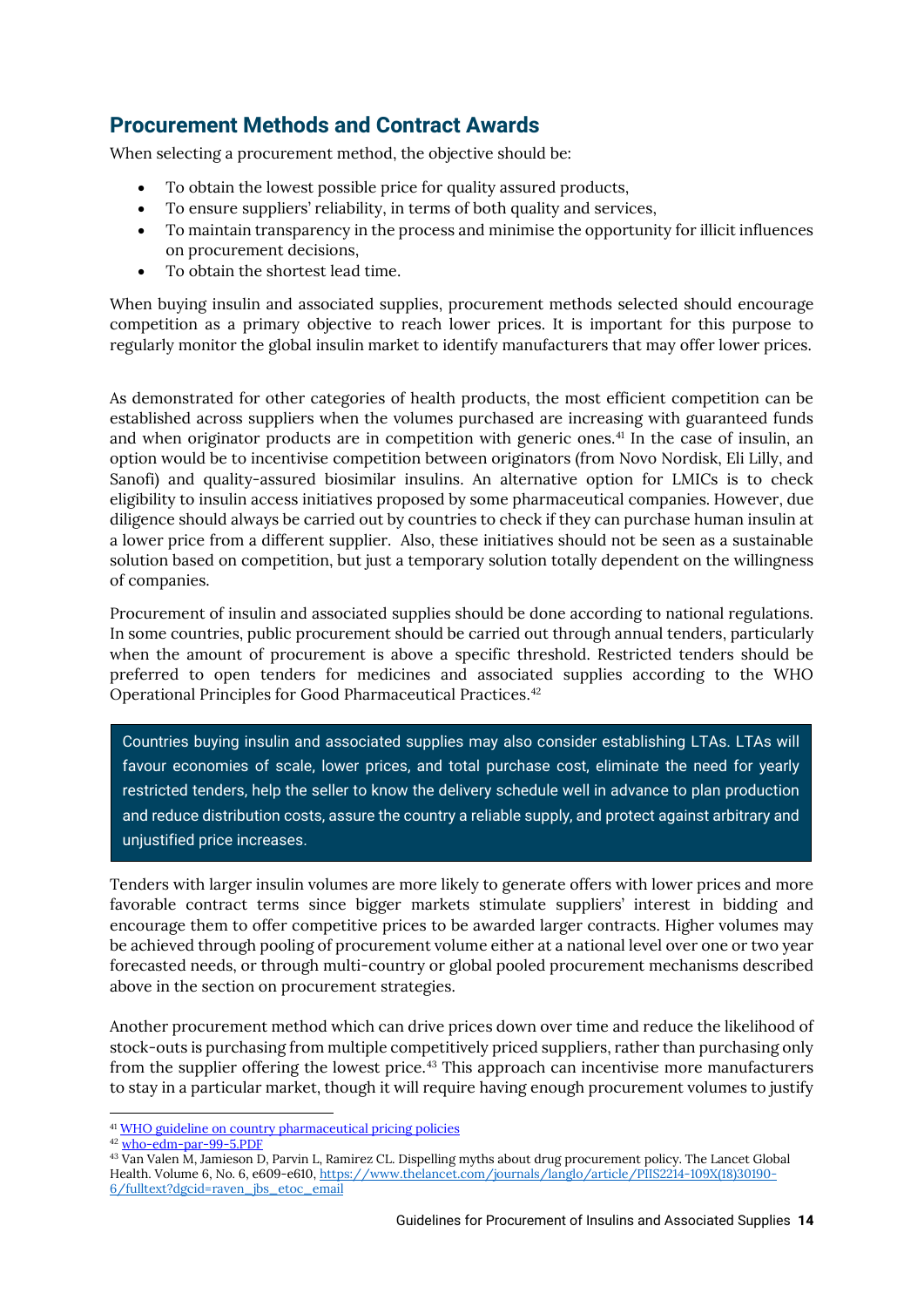the split and guaranteed orders regularly placed to all selected manufacturers to maintain their incentive.

This method could also be beneficial for people living with diabetes as it can help avoid changing insulin or glucose meter and test strip brands too often. However, this requires obtaining from manufacturers small differences in prices.

### <span id="page-16-0"></span>**Restricted tenders among qualified suppliers**

Procurement systems for health products, including insulin, should set up with restricted tenders where bids are only solicited from suppliers that have been qualified. Any supplier (*i.e.*, manufacturers or procurement agencies) should be considered as being either national, regional, or international. Some national regulations require business only through national suppliers (particularly wholesalers/distributors) which can lead to a negative impact on the prices offered that often include high mark-ups. Opening the restricted tenders to international suppliers can be helpful in encouraging national suppliers to reduce their prices to stay competitive. However, working with national suppliers (wholesalers/distributors) can have advantages as those suppliers tend to be more careful when dealing with the procurement and the importation process on behalf of their home country. Therefore, it is always important to compare offers on similar international commercial terms (IncoTerms) to allow a fair comparison of the offers received.

Setting up restrictive tenders will require defining criteria to qualify the suppliers based on their authorisation to sell the type of health products required, their QA/management systems and their past performance. One important element when qualifying the supplier for insulin is to ensure the QA requirements from the suppliers conform to national regulatory requirements. Qualification of procurement agencies can be done based on a questionnaire developed according to the WHO Model Quality Assurance Systems for Procurement Agencies. [44](#page-16-1),[45](#page-16-2)

Qualification of manufacturers is based on their pharmaceutical license for production as well as confirmation of the Good Manufacturing Practice (GMP) status of the manufacturing site producing the required product according to national regulations. The existence of valid national marketing authorisations for insulins should also be considered whenever countries have functional regulatory agencies, as per the WHO Global Benchmarking Tool. [46](#page-16-3) Countries that do not have functional regulatory agencies can rely on manufacturers having registered insulins with Stringent Regulatory Authorities (SRA) as defined by the WHO and, by 2022, those with prequalified insulins with the WHO Prequalification Programme (WHO PQP)<sup>[47](#page-16-4)</sup>.

When receiving offers from manufacturers/suppliers, it is key to compare the prices offered with prices available to neighbouring countries or other countries with similar procurement systems or economic situations. Regional procurement prices and/or online price databases can be useful but for the latter, it is often required to be a member or to pay to receive data.<sup>481[49](#page-16-6)</sup> The UNICEF SD catalogue[50](#page-16-7) or catalogues may be shared upon request by some international distributors and could be useful.

Based on the outcome of the restricted tenders, it would be advised to establish a contract/LTA with suppliers for a certain period and a specific quantity (with some flexibility to cover potential extra-needs). Countries with large volumes can consider awarding contracts to two suppliers as it

<span id="page-16-1"></span><sup>44</sup> [TRS986annex3.pdf \(who.int\)](https://www.who.int/medicines/areas/quality_safety/quality_assurance/TRS986annex3.pdf)

<span id="page-16-2"></span><sup>45</sup> [trs986-annex4-assessment-tool-based-on-the-model-quality-assurance-system.pdf \(who.int\)](https://cdn.who.int/media/docs/default-source/medicines/norms-and-standards/guidelines/distribution/trs986-annex4-assessment-tool-based-on-the-model-quality-assurance-system.pdf?sfvrsn=d4c03f00_2)

<sup>46</sup> <https://www.who.int/medicines/regulation/sras/en/>

<span id="page-16-4"></span><span id="page-16-3"></span><sup>47</sup> [https://www.who.int/medicines/regulation/prequalification/pq\\_human\\_insulin/en/](https://www.who.int/medicines/regulation/prequalification/pq_human_insulin/en/)

<span id="page-16-5"></span><sup>48</sup> [PIEMEDS](https://piemeds.com/)

<span id="page-16-6"></span><sup>49</sup> Pharma Price Information (PPI)

<span id="page-16-7"></span><sup>50</sup> [Home page \(unicef.org\)](https://supply.unicef.org/)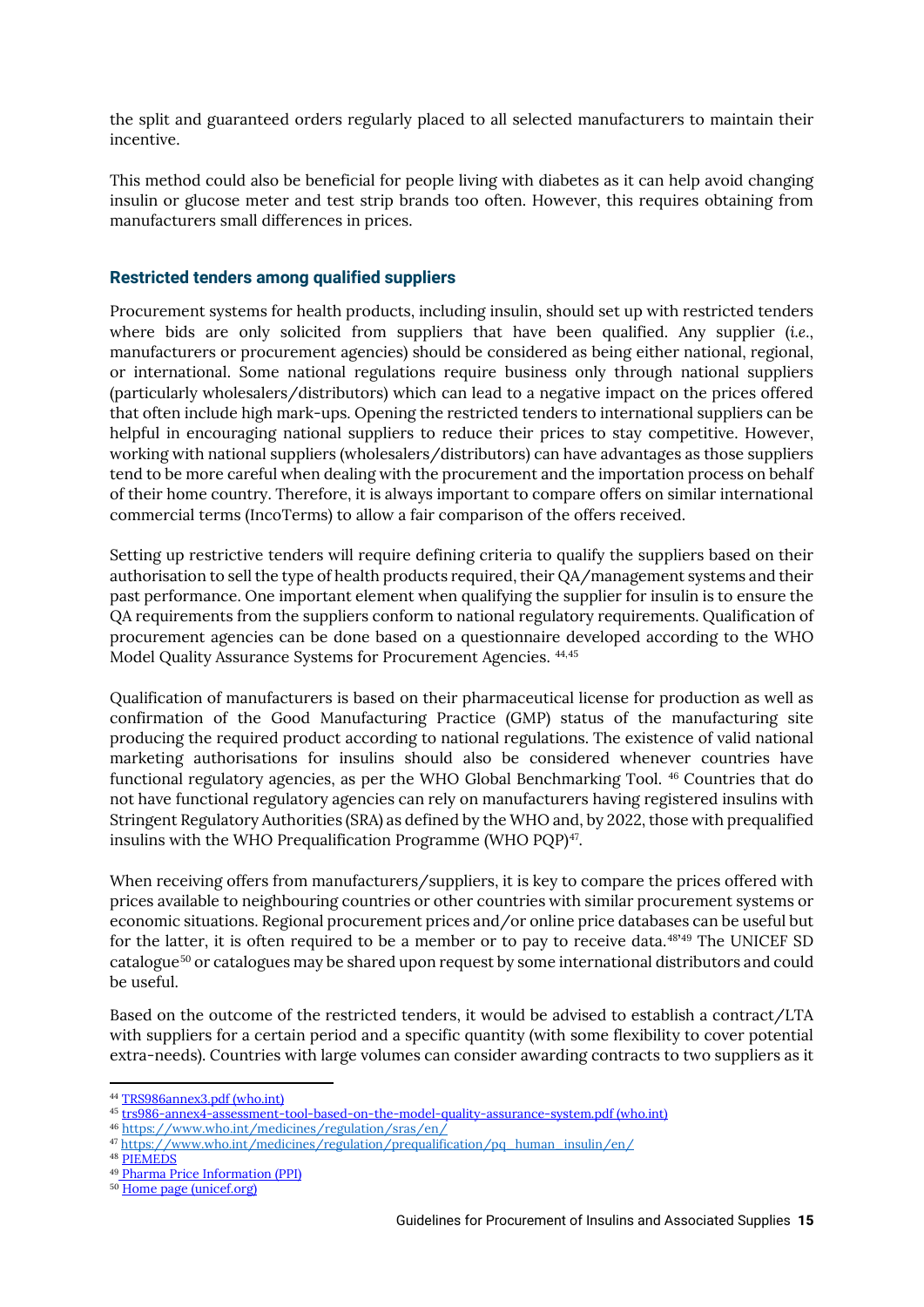is always good practice to have a main supplier and a back-up supplier in case of production/performance issues with the main supplier. An 80/20 split of quantities can be considered.

### <span id="page-17-0"></span>**Request for quotations from a limited number of suppliers (also known as competitive negotiation)**

When allowed by national regulations, a small number of suppliers can be approached to get quotations. This may be applicable particularly if a country decides to buy all items (insulin and associated products) through a single supplier. This method is often used for small volume items, for emergency orders or when the number of manufacturers is reduced, which is particularly the case for insulin.

This procurement method requires a good market intelligence for insulin and associated products and particularly good knowledge of their prices in countries with similar economic level. All health products for diabetes care can also be purchased through international distributors with global footprint holding a pharmaceutical distributor licence in their country of origin. Several distributors with insulin and associated supplies in their catalogue can be contacted to compare their prices and contractual conditions.

In this case, customers can benefit from the economies of scale from international distributors operating in many countries, from their QA systems and often from long term agreements with transport companies, which may decrease the cost of transport and insurance.

A non-exhaustive list of international distributors offering insulin and associated supplies is accessible [here.](https://accisstoolkit.haiweb.org/wp-content/uploads/2021/10/Insulin-Products-Distributors.pdf)

### <span id="page-17-1"></span>**Direct procurement through an international procurement agency, such as a UN agency**

In many LMICs, some health products are procured through UN agencies as part of their programmatic support to governments for HIV/AIDS, TB, malaria, and reproductive health. This procurement is often funded by donors, but sometimes countries can also use their government budget to complete this procurement. Some agencies, such as UNICEF SD, UNDP or UNOPS, can also provide procurement services for health products to governments. UNICEF SD and UNDP have already started to support countries with procurement services for NCD medicines, including insulin and associated supplies (see [box 2,](#page-13-5) page 12).

Direct procurement of any health products, such as insulin and associated supplies, through an international procurement agency should be authorised in the national regulations.

Where this is already the case for other categories of health products, this option may be covered by legislation. Otherwise, an adaptation in the national procurement regulations or an official waiver from the government will be needed.

Countries may also want to consider placing their order for insulin and associated supplies with other categories of health products to allow joint deliveries, particularly if all these products come from a stock available at the UN agency level.

One of the challenges to overcome when placing an order through UN agencies is prepayment conditions, as funds must be available upfront. Some UN agencies have put in place financing facilities that are accessible to countries to start the procurement before funds are transferred. Countries may want to explore this possibility when contacting any UN agency.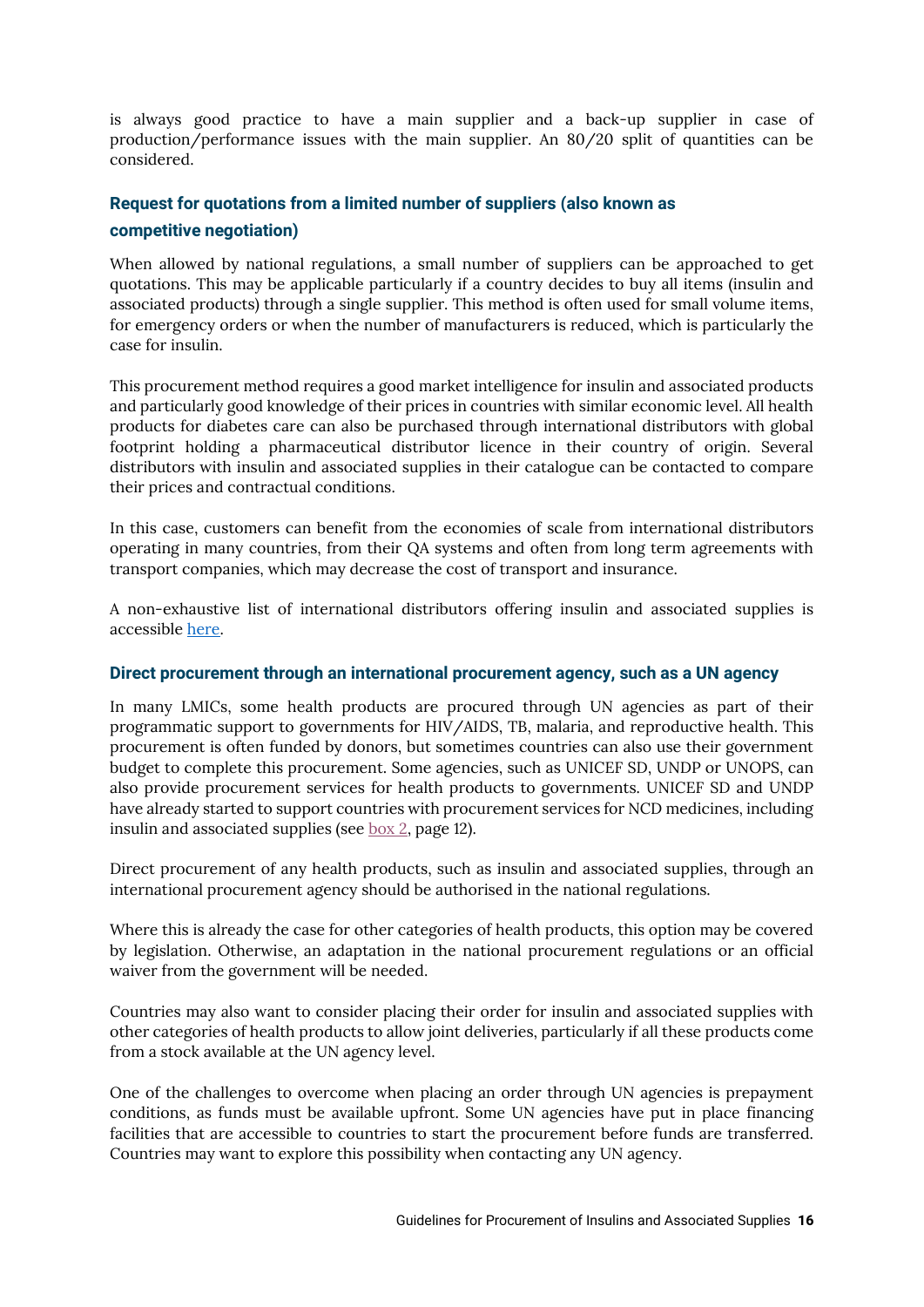Buying through a UN agency can allow countries to benefit from Global LTAs for the health products purchased and take advantage of Global LTAs in place for transport and insurance. In addition, they benefit from the QA systems put in place by the UN agencies, compliant with WHO Model Quality Assurance Systems for Procurement Agencies. However, handling charges will need to be considered.

### <span id="page-18-0"></span>**Direct procurement from pharmaceutical companies with access prices LMICs**

Currently, Novo Nordisk is offering a ceiling price for human insulin of USD 3 a vial for 76 LMICs as part as Access to Insulin Commitment<sup>[51](#page-18-3)</sup> to strengthen their efforts to reach the most vulnerable people with insulin at a reduced cost. Whenever countries are eligible for this offer, it is recommended to consult Novo Nordisk<sup>[52](#page-18-4)</sup> directly and compare their offer with prices from other manufacturers supplying quality-assured insulins. When contacting Novo Nordisk, the eligibility of the country and IncoTerms should be confirmed (as no detailed list of eligible countries or IncoTerms are publicly available).

Procurement officers should also be encouraged to regularly monitor if new differential prices are offered by other manufacturers to LMICs. Countries with larger volumes should always keep in mind that, when doing tenders, they may often get lower prices than this ceiling price.

## <span id="page-18-1"></span>**Budget and Availability of Funds at the Right Time in the**

### **Procurement Cycle**

Potential sources of funds for insulin and associated products procurement can include those from the government or funds collected through user fees and/or health insurance. On rare occasions, procurement of insulin and associated supplies will be funded by donors (e.g, OCHA, European Commission).

To secure the necessary funding to cover the full quantity of insulins and associated supplies required nationally over a year or more, as per the schedule set for government procurement, all avenues should be explored, especially when developing Universal Health Coverage schemes.

If the available budget happens not to be enough to cover all the needs for insulin and associated supplies, a prioritisation exercise should be set up to classify all products grouped in the same procurement process in terms of vital, essential, and non-vital criteria. Within the group of insulin, arbitration could also be set up between human and analogue insulins, always considering specific needs of some groups of people with diabetes.<sup>[53](#page-18-5)</sup>

## <span id="page-18-2"></span>**Tender/Bidding Documents and Important Elements for Consideration When Doing Procurement**

Management Science for Health<sup>[54](#page-18-6)</sup> and associations of Central Medical Stores, such as the ACAME<sup>55</sup>, provide advice on standard structure of bidding documents and even a standard dossier to be used to meet generic requirements when purchasing health products. These standard formats may need to be customised to legal requirements at national level when it comes to contractual agreements.

<span id="page-18-3"></span><sup>51</sup> [Defeat diabetes \(novonordisk.com\)](https://www.novonordisk.com/about/defeat-diabetes.html)

<span id="page-18-4"></span><sup>52</sup> <https://www.novonordisk.com/contact-us.html>

<span id="page-18-5"></span><sup>53</sup> [https://haiweb.org/wp-content/uploads/2016/04/ACCISS-Prices-report\\_FINAL-1.pdf](https://haiweb.org/wp-content/uploads/2016/04/ACCISS-Prices-report_FINAL-1.pdf)

<span id="page-18-6"></span><sup>54</sup> <https://www.msh.org/sites/default/files/mds3-jan2014.pdf>

<span id="page-18-7"></span><sup>55</sup> <https://www.acame.net/en/>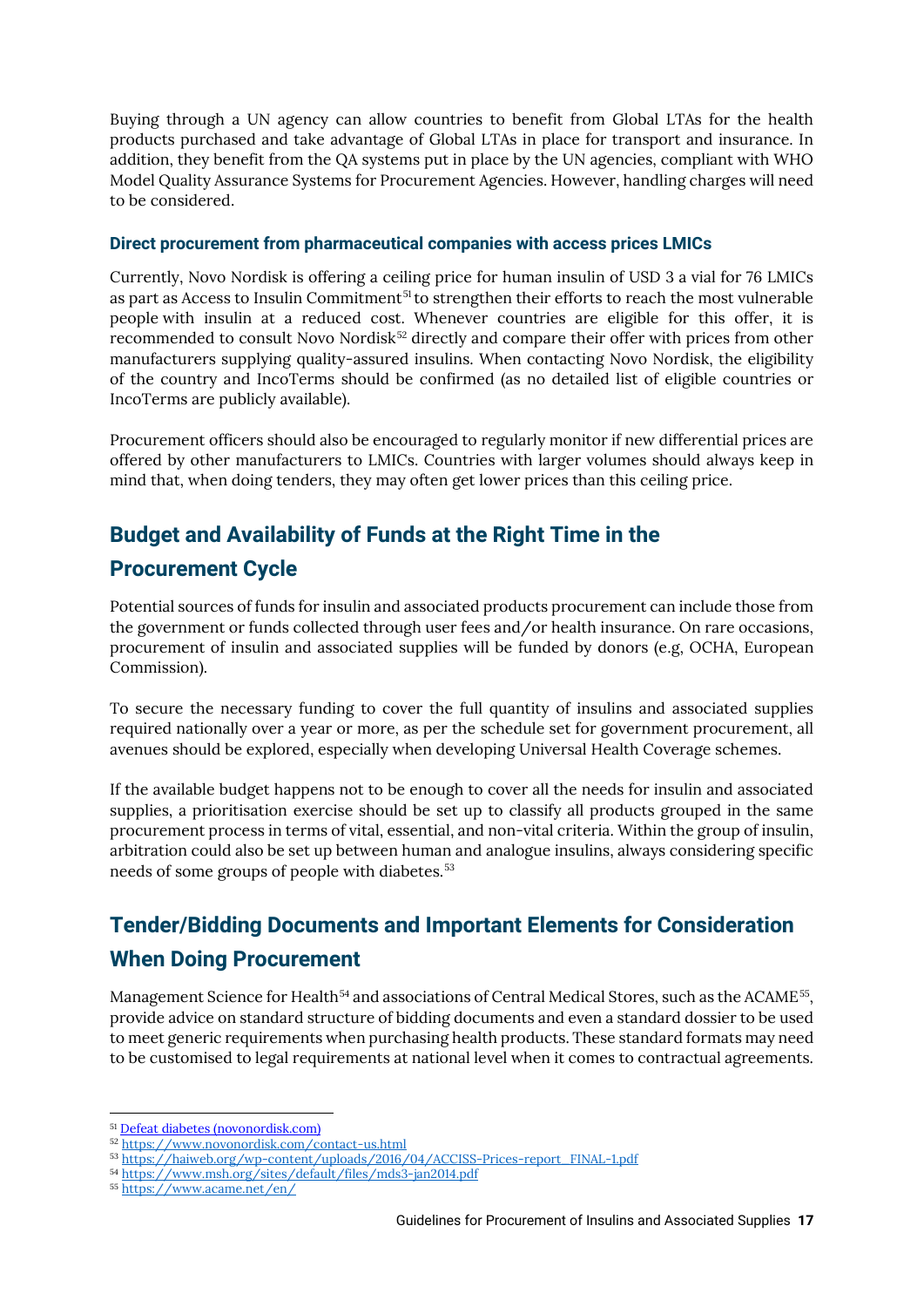### <span id="page-19-0"></span>**Specifications**

To ensure fair competition when doing procurement and to meet clinical outcomes anticipated in National Treatment Guidelines, it is important to define for each product purchased clear specifications.

### **Insulin specifications should include several parameters:**

- INN of the insulin purchased: INN are created by WHO and the list of updated INN for insulin is available under the INN School website. [56](#page-19-3)
- Specify if human or analogue insulin.
- Specify the timing of their action: rapid-acting, short-acting, intermediate-acting, or biphasic (a mix of short acting and intermediate acting), long-acting.
- Add the strength: described in international units IU/ml (40, 100 or 300).
- Add the presentation required: vials, prefilled pens, cartridges, and the volumes (*e.g.*, 10ml vials, 3ml pens, etc…).

Whenever insulin specifications are not detailed in the national standard list for procurement (catalogue), they should be set based on National Treatment Guidelines and nEML by an expert committee in which members should demonstrate their freedom from any vested interest towards the pharmaceutical industry.

Those insulin specifications should be strictly reported into bidding documents.

Specifications for insulin syringes, blood glucose meters and test strips should be generic enough to allow more competition across suppliers. WHO is currently working on specifications for blood glucose meters and hopefully these specifications will be soon available on their website. Target product profiles describing the main characteristics for blood glucose meters for self-monitoring are also under development to guide manufacturers to propose blood glucose meters more adapted to the needs of people living with diabetes.<sup>[57](#page-19-4)</sup> Countries could also rely on specifications available on UNICEF SD catalogue for insulin syringes.<sup>[58](#page-19-5)</sup>

Manufacturers frequently give blood glucose meters for free to impose a brand and the regular purchase of test strips for this specific brand. It is preferable for countries to define the type of blood glucose meters they need taking into consideration the cost of the test strips.

### <span id="page-19-1"></span>**Buying all products as a lot or within a bundle**

Before launching a procurement process, and to avoid having insulin vials without insulin syringes for instance, countries may consider purchasing all necessary products for diabetes care in a lot for procurement. WHO, in collaboration with PATH, is working on a prototype to bundle insulin with associated products necessary for delivering insulin and self-monitoring blood glucose levels[59](#page-19-6). This option should be considered carefully by countries and lessons should be learnt from the experience of countries receiving kits. $60$  Countries should balance the advantages of guaranteeing the availability of all items with the risks if the prototypes proposed are not well designed. This approach may indeed lead to more expired products and a waste of resources.

<span id="page-19-3"></span><span id="page-19-2"></span><sup>56</sup> <https://extranet.who.int/soinn/>

<span id="page-19-4"></span><sup>57</sup> [World Diabetes Day 2020 -](https://www.finddx.org/newsroom/ceo-14nov20/) FIND (finddx.org)

<span id="page-19-5"></span><sup>58</sup> [Syringe,insulin,1ml,U-100,30-31G/BOX-100 \(unicef.org\)](https://supply.unicef.org/s0782440.html)

<span id="page-19-6"></span><sup>59</sup> [https://www.path.org/media-center/path-and-helmsley-charitable-trust-partner-improve-access-safe-](https://www.path.org/media-center/path-and-helmsley-charitable-trust-partner-improve-access-safe-administration-insulin-and-self-care-people-living-diabetes/)

[administration-insulin-and-self-care-people-living-diabetes/](https://www.path.org/media-center/path-and-helmsley-charitable-trust-partner-improve-access-safe-administration-insulin-and-self-care-people-living-diabetes/)

<span id="page-19-7"></span><sup>60</sup> [JSI\\_LogisticHandbookAddendum\\_2\\_2020.pdf](https://supplychainhandbook.jsi.com/wp-content/uploads/2020/03/JSI_LogisticHandbookAddendum_2_2020.pdf)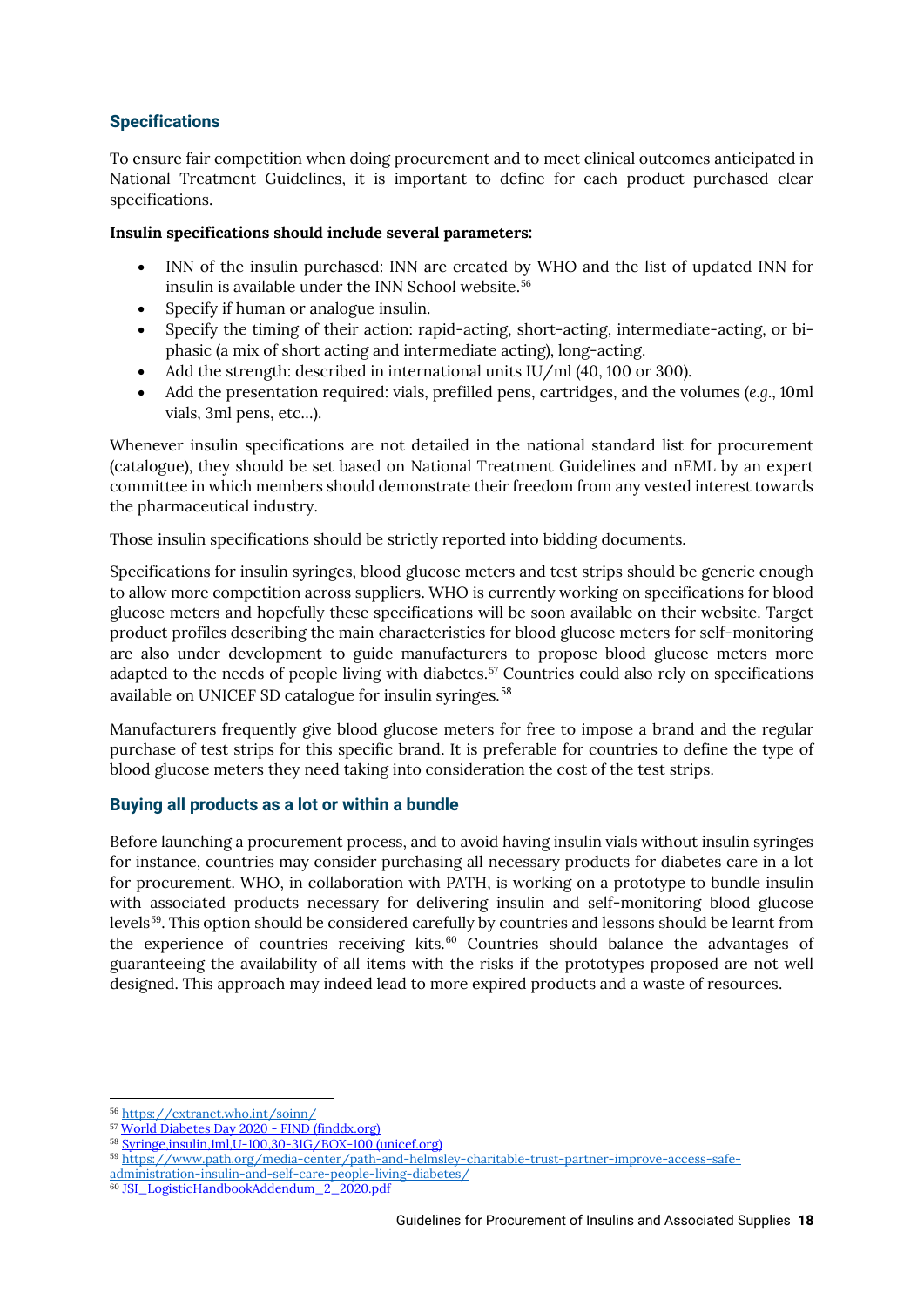### **Quality Assurance requirements**

### **For suppliers**

Procurement agencies or wholesalers contracted out to procure health products, including insulins and associated supplies, should comply with the WHO Model of Quality Assurance system for procurement agencies<sup>61</sup>. Compliance to this standard ensures customers that these suppliers have a quality manual, qualification procedures of manufacturers, procurement strategies and methods, purchasing, storage and distribution capacities in line with WHO standards.

Any supplier of health products (i.e., manufacturers or procurement agencies), including insulin and associated supplies, should comply with the WHO Good Distribution and Storage Practices $^{62}$  $^{62}$  $^{62}$ . Compliance to these standards ensures that the quality of health products handled by suppliers is maintained throughout the numerous activities that occur during the trade and distribution process. It also prevents their distribution system from supplying falsified, unapproved, illegally imported, stolen, substandard, adulterated and/or misbranded medical products. Finally, it also guarantees that the quality of health products they procure is maintained by means of adequate control throughout their storage.

### **For insulin**

The QA criteria for approving insulin supplied by a manufacturer/supplier are based on national regulations and/or WHO norms and standards for medicines (more particularly if there is no national registration in place in country).

- When limited regulatory capacity exists in country, it is strongly recommended to rely on approvals granted by Stringent Regulatory Authorities<sup>[63](#page-20-2)</sup>, WHO Prequalification Programme (WHO PQP)<sup>[64](#page-20-3)</sup> (currently assessing human insulins<sup>65</sup>) or UN agencies, more particularly for biological products, such as insulins.
- Biosimilar insulins are available on the international market. It is strongly recommended to accept only those which were granted marketing authorisation/registration by a Stringent Regulatory Authorities as the assessment of biological products requires specific expertise which is not yet available in all LMICs. Considering the WHO PQ Programme has recently included human insulin in their scope, countries should regularly monitor the medicines WHO POP website<sup>[66](#page-20-5)</sup> to see if biosimilar human insulins have been listed. To find out more about biosimilars and biosimilar insulins, the ACCISS toolkit is a useful resource. [67](#page-20-6)

Biosimilars are just as they sound: a "similar" version of a biological medicine. As with generic medicines, biosimilars can only be produced once a patent for the original biological medicine has expired or if a voluntary license is signed between the innovator and the biosimilar company

<span id="page-20-0"></span><sup>61</sup> [https://www.who.int/medicines/areas/quality\\_safety/quality\\_assurance/TRS986annex3.pdf?ua=1](https://www.who.int/medicines/areas/quality_safety/quality_assurance/TRS986annex3.pdf?ua=1)

<span id="page-20-1"></span><sup>62</sup> <https://www.who.int/publications/m/item/trs-1025-annex-7-gdp-medical-products>

<sup>63</sup> [List of Stringent Regulatory Authorities \(who.int\)](https://www.who.int/initiatives/who-listed-authority-reg-authorities/SRAs)

<span id="page-20-3"></span><span id="page-20-2"></span><sup>&</sup>lt;sup>64</sup> WHO - Prequalification of Medical Products (IVDs, Medicines, Vaccines and Immunization Devices, Vector Control) | WHO - [Prequalification of Medical Products \(IVDs, Medicines, Vaccines and Immunization Devices, Vector Control\)](https://extranet.who.int/pqweb/)

<sup>65</sup> [https://www.who.int/medicines/regulation/prequalification/pq\\_human\\_insulin/en/](https://www.who.int/medicines/regulation/prequalification/pq_human_insulin/en/)

<span id="page-20-5"></span><span id="page-20-4"></span><sup>66</sup> Welcome to Medicines Prequalification | WHO - [Prequalification of Medical Products \(IVDs, Medicines, Vaccines and](https://extranet.who.int/pqweb/medicines)  [Immunization Devices, Vector Control\)](https://extranet.who.int/pqweb/medicines)

<span id="page-20-6"></span><sup>67</sup> [Biosimilar Insulin FAQ -](https://accisstoolkit.haiweb.org/selection/biosimilar-insulin-faq/) Haiweb - Acciss Toolkit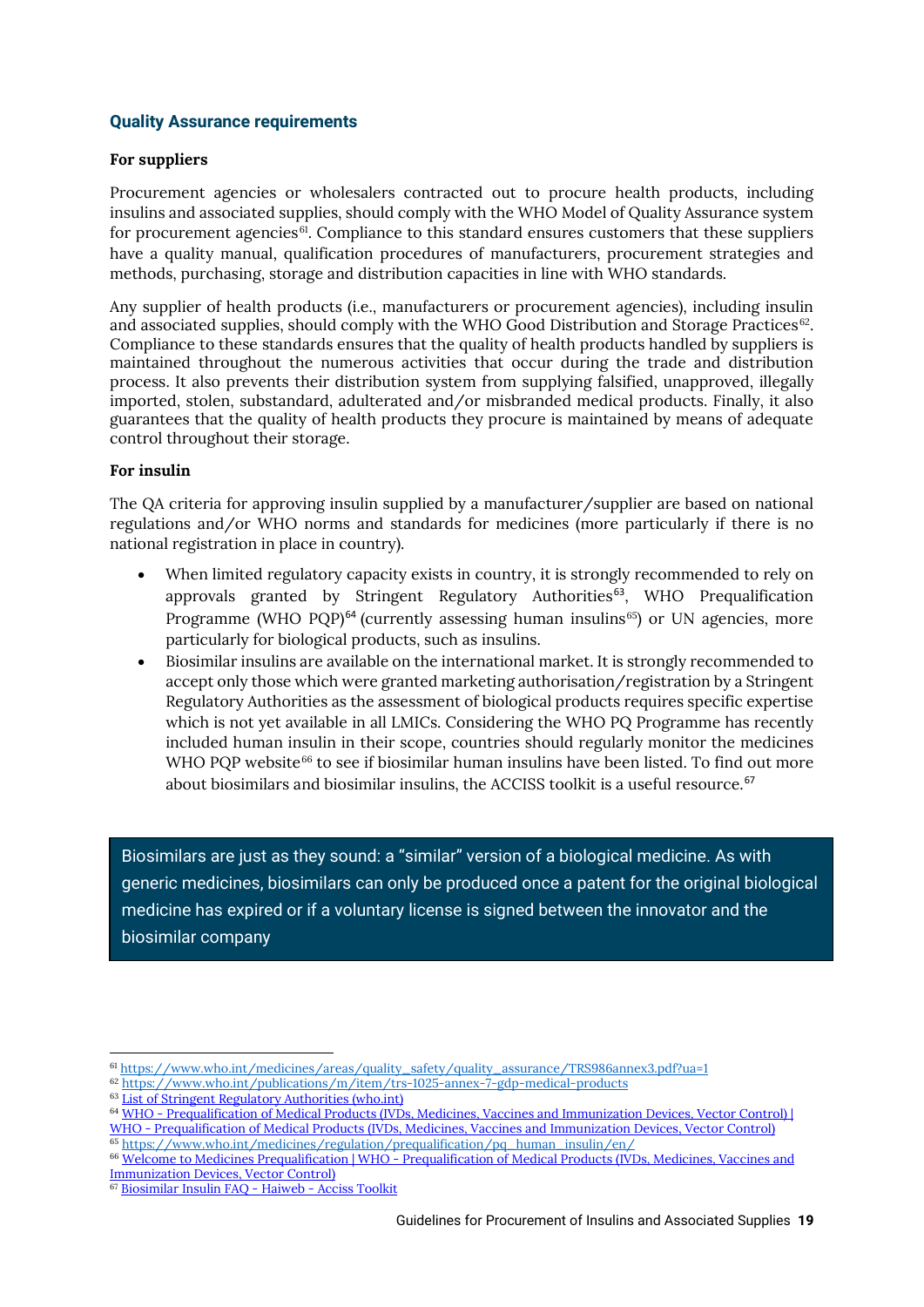### **For associated products**

QA criteria for approving insulin syringes, blood glucose meters and test strips should be based on national regulations for medical devices, if available, as well as on WHO norms and standards for health products.

When limited regulatory capacities exist in countries, it is strongly recommended to rely on regulatory approvals given in countries being founders of the International Medical Device Regulators Forum (IMDRF), being European Union, United States, Canada, Australia, and Japan<sup>[68](#page-21-4)</sup> or approved sources by UN agencies.

### <span id="page-21-0"></span>**IncoTerms**

When selecting the IncoTerms for procurement of insulin and associated supplies, countries should take into consideration their capacity to handle transport, customs clearance, and insurance of goods in transit. For countries having limited capacity or buying small volumes, it might be easier to consider Carriage and Insurance Paid To (CIP) or Delivered A=at Place (DAP) IncoTerms.

When comparing offers from different suppliers (either national, or regional or global), it is important to compare prices with similar IncoTerms. The same should be considered when doing direct procurement from UN agencies or directly from manufacturers. Small countries having limited capacities to handle transport or countries logistically difficult to reach, such as island nations, should always favour IncoTerms including transport and insurance.

### <span id="page-21-1"></span>**Payment terms**

As with the purchase of any health product, payment terms will be important to define (partial pre/post-delivery, following delivery or prepayment needed).

When initiating the procurement process, it will be important to ensure funds are made available when payment is required.

### <span id="page-21-2"></span>**Delivery conditions (split deliveries, specific conditions)**

When doing annual procurement, for countries purchasing large volumes, there is a need to specify if deliveries should be split to get better expiry dates. Careful attention paid to the total shelf-life of products is needed to avoid product loss due to expiry, as well as to the remaining shelf-life required for products at delivery in country.

<span id="page-21-3"></span>It is also important to highlight the storage conditions for insulin and some glucose test strips and to ensure delivery of insulin is done under appropriate conditions (2 to 8°C). Data-loggers should be required in consignments for insulins and other cold chain products during transport and in all transit storage premises.

<span id="page-21-4"></span><sup>68</sup> [GHTF Archives \(imdrf.org\)](http://www.imdrf.org/ghtf/ghtf-archives.asp)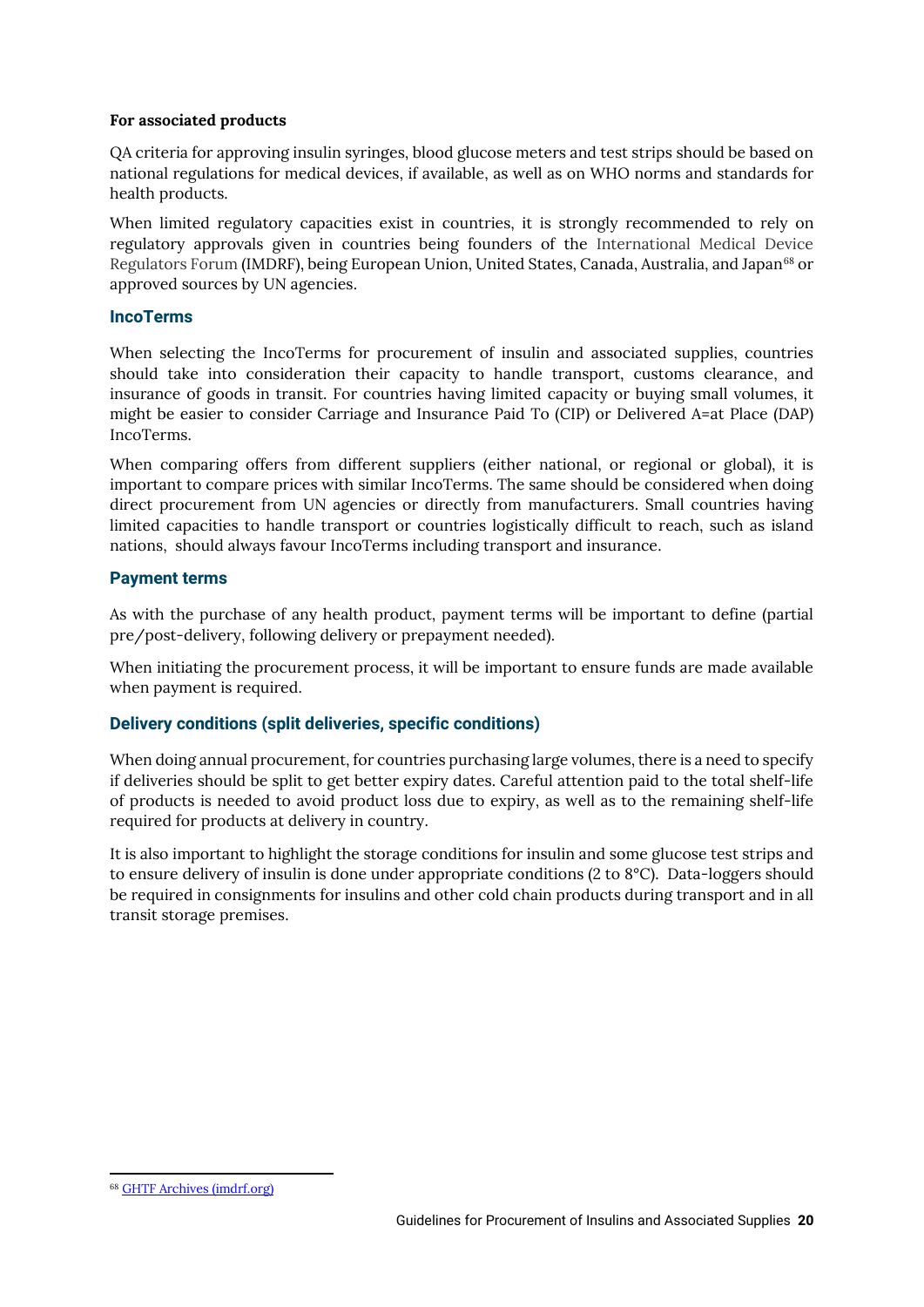## **DISTRIBUTION AND STORAGE**

The procurement strategy used should consider the distribution and storage capacities at national level.

Insulin and associated products, like other products, should be distributed and stored according to WHO Good Practices for Storage and Distribution.

As a standard practice, all shipments from suppliers should be physically checked on receipt. Regular distribution to health facilities should be done according to the needs defined based on an order form (paper based or electronic) and storage capacity in health facilities taking into consideration a buffer stock to avoid stock outs.

If transport is subcontracted to an independent company, clear requirements should be stated in the contract and the application of these requirements should be monitored. Insulin is required to be stored between 2°C and 8°C, therefore a cold chain should be in place at the central level but also at regional/provincial levels and in health facilities receiving the products. At reception, it is important to check data-loggers included in the shipment, if any, and to download the data to check if there was any temperature excursion during transport. In case of any excursion, the information must be forwarded to the supplier QA department for them to confirm if the product could still be used or not.

Before delivering insulin to health facilities, confirmation should be made that they have a functional refrigerator to keep insulin and to regularly monitor and keep record of the temperature inside the refrigerator at least twice a day. It is also important to record batch numbers of products delivered and to accompany deliveries with key documents (delivery note) to be signed by health facilities.

<span id="page-22-0"></span>Adequate storage capacity should also be in place to keep the insulin syringes and the blood glucose meters and test strips. Storage conditions for glucose tests strips are usually between 4°C and 30°C but they should not be stored or transported under cold chain conditions.

## **USE**

Clear instructions on storage and use of insulin, consistent with the regulator-approved information, should be given to health workers and people using insulin, as well as guidance on how to use blood glucose meters and test strips.

It could be useful for pharmacists to develop a short leaflet to be given to people using insulin, and to have available in-person counselling on use, in addition to the advice given by health workers. This leaflet should include guidance related to storage conditions for insulin and associated products such as test strips as well as contact details in case of a problem with the product. It could also include guidance on the administration of insulin and the necessary monitoring to be performed by people living with diabetes.

Guidelines are also developed in some countries $69$  and user guidelines are also available from ISPAD[70.](#page-22-2) Advice should be provided to people on the possibility to keep insulin outside of cold chain at user level for a maximum of four weeks at below 25 °C and protected from light. Blood glucose test strips, after opening the container, have a limited shelf-life (between three to six months depending on the brand) and should be kept between 4°C and 30°C, but not in a refrigerator or freezer. Depending on the brand procured, clear instructions should be given to people living with diabetes.

<span id="page-22-1"></span><sup>69</sup> [http://med.kg/images/MyFiles/KP/2019/endokrinology/kp\\_SD1\\_tipa\\_diagnostika\\_i\\_vedeniye.pdf](http://med.kg/images/MyFiles/KP/2019/endokrinology/kp_SD1_tipa_diagnostika_i_vedeniye.pdf)

<span id="page-22-2"></span><sup>70</sup> <https://www.ispad.org/page/ISPADGuidelines2018>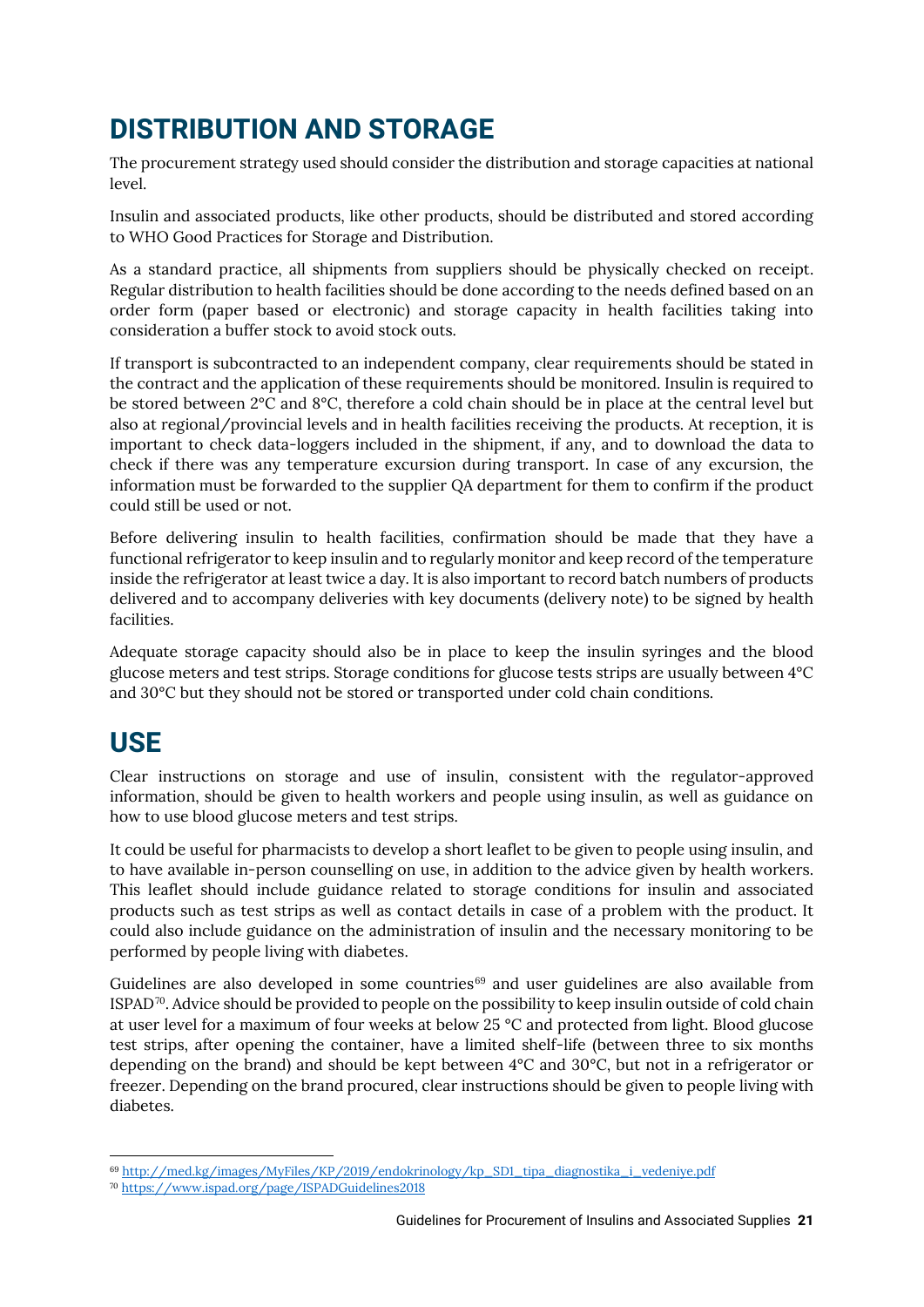In countries where biosimilar insulins are approved and procured, clear instructions should be given to prescribers on switching between originators and biosimilars and the advice should be developed with the support of National Regulatory Authorities.<sup>[71](#page-23-4)</sup> At the time of writing, even in countries with Stringent Regulatory Authorities, no guidance is available describing how to switch between different biosimilars.

As adherence to treatment being key in diabetes care, it would be important to regularly get feedback from users on their use of the products received. They should also be encouraged to notify to health workers and pharmacists of any issue faced with health products supplied to them.

Clear instructions should be provided on safe waste management of insulin syringes and empty vials/pens according to national regulations for health products. If necessary, countries could also refer to the WHO guidelines for waste management.<sup>[72](#page-23-5)</sup>

## <span id="page-23-0"></span>**MONITORING AND EVALUATION**

### <span id="page-23-1"></span>**Procurement Performance**

At least once a year, standard indicators should be reassessed within the national procurement system of medicines, including insulin, to optimise over time availability and affordability criteria.

These indicators could include:

- planned versus actual types (including strengths and presentations) of insulin purchased and in what quantities compared to forecasted needs,
- prices obtained locally in comparison to international prices for insulins,
- supplier performances based on delivery lead-time, compliance with contract terms, partial shipments, quality alerts, remaining shelf-life at delivery, compliance with packaging and labelling instructions based on valid local marketing authorisations,
- percentage of insulin in stock at various levels of the supply system,
- report on stock-outs and sub-standard quality of insulins.

### <span id="page-23-2"></span>**Quality Issues**

A formal system should be established which encourages health workers, pharmacists, and insulin users to report potential problems (*e.g.*, toward side effects, lack of efficacy as well as frosted or discolored insulin liquid, or insulin that has threads or clumps). Poor product quality needs to be reported to the National Regulatory Agency and the Central Medical Store when it exists.

### <span id="page-23-3"></span>**Price monitoring and transparency on prices**

For insulin in particular, it is important to regularly monitor prices obtained by other countries with a similar economic level. This will help countries to check the procurement strategy used is allowing them to get the best possible prices. As suggested by WHO in its recent WHO guideline on country pharmaceutical pricing policies[73,](#page-23-6) it is also important for countries to be transparent on prices obtained from procurement and to make this information available in the public domain. Often pharmaceutical companies may resist to the publication of their sales prices to a particular country and will add confidentiality clauses in agreements/contracts signed with procurers at national or global level.

<span id="page-23-4"></span><sup>71</sup> [InterchangeabilitFINAL28aug.pdf \(haiweb.org\)](https://accisstoolkit.haiweb.org/wp-content/uploads/2021/02/InterchangeabilitFINAL28aug.pdf)

<span id="page-23-5"></span><sup>&</sup>lt;sup>2</sup> [WHO | Safe management of wastes from health-care activities](https://www.who.int/water_sanitation_health/publications/wastemanag/en/)

<span id="page-23-6"></span><sup>73</sup> [WHO guideline on country pharmaceutical pricing policies](https://www.who.int/publications/i/item/9789240011878)